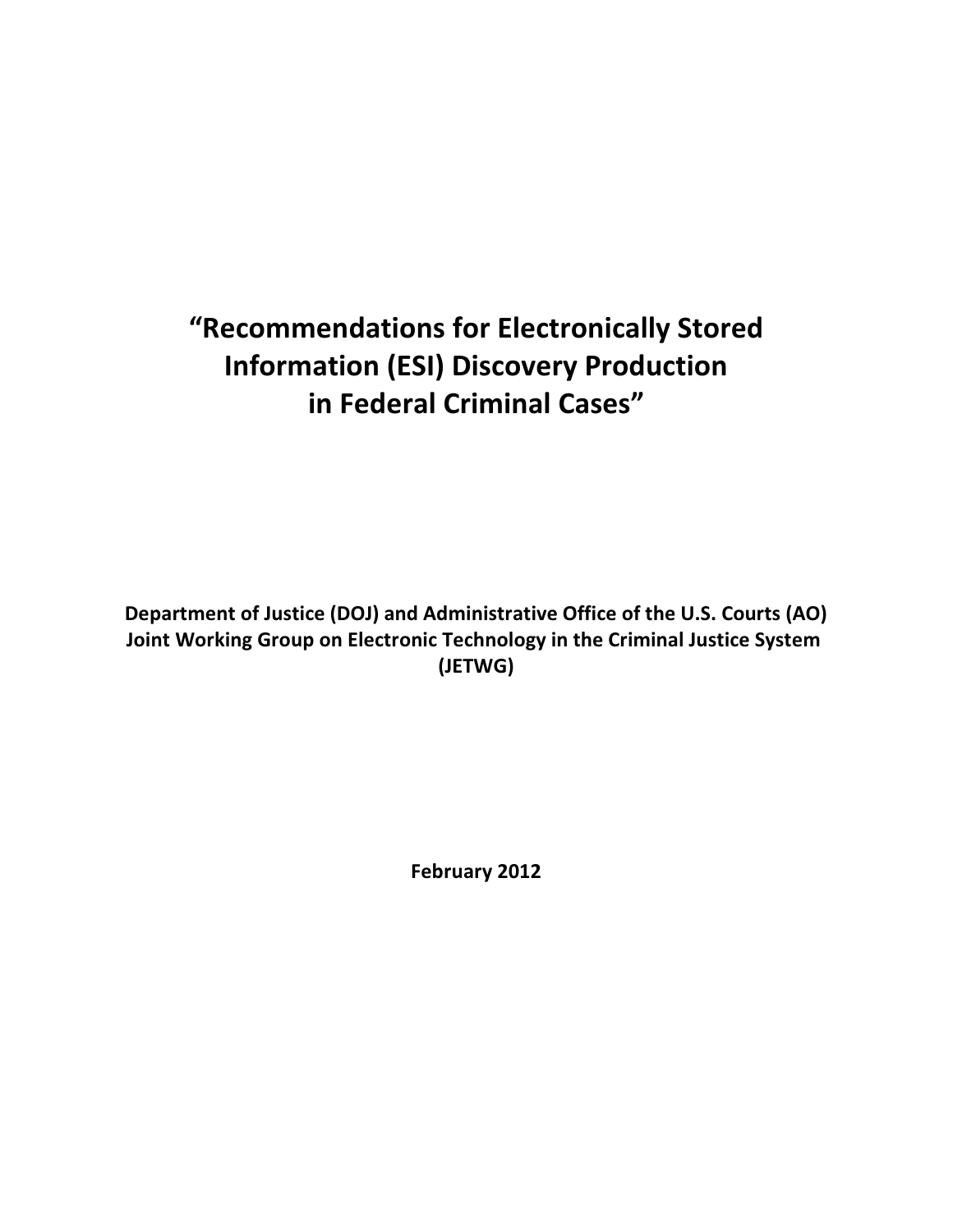## **Introduction to Recommendations for ESI Discovery in Federal Criminal Cases**

Today, most information is created and stored electronically. The advent of electronically stored information (ESI) presents an opportunity for greater efficiency and cost savings for the entire criminal justice system, which is especially important for the representation of indigent defendants. To realize those benefits and to avoid undue cost, disruption and delay, criminal practitioners must educate themselves and employ best practices for managing ESI discovery.

The Joint Electronic Technology Working Group (JETWG) was created to address best practices for the efficient and cost-effective management of post-indictment ESI discovery between the Government and defendants charged in federal criminal cases. JETWG was established in 1998 by the Director of the Administrative Office of the U.S. Courts (AOUSC) and the Attorney General of the United States. It consists of representatives of the Administrative Office of U.S. Courts' (AOUSC) Office of Defender Services (ODS), the Department of Justice (DOJ), Federal Defender Organizations (FDO), private attorneys who accept Criminal Justice Act (CJA) appointments, and liaisons from the United States Judiciary and other AOUSC offices.

JETWG has prepared recommendations for managing ESI discovery in federal criminal cases, which are contained in the following three documents:

- **1. Recommendations for ESI Discovery in Federal Criminal Cases.** The Recommendations provide the general framework for managing ESI, including planning, production, transmission, dispute resolution, and security.
- **2. Strategies and Commentary on ESI Discovery in Federal Criminal Cases.** The Strategies provide technical and more particularized guidance for implementing the recommendations, including definitions of terms. The Strategies will evolve in light of changing technology and experience.
- **3. ESI Discovery Checklist.** A one-page Checklist for addressing ESI production issues.

The Recommendations, Strategies, and Checklist are intended for cases where the volume and/or nature of the ESI produced as discovery significantly increases the complexity of the case. They are not intended for all cases. The Recommendations, Strategies, and Checklist build upon the following basic principles:

**Principle 1:** Lawyers have a responsibility to have an adequate understanding of electronic discovery. [\(See #4 of the Recommendations](#page-21-0).)

**Principle 2**: In the process of planning, producing, and resolving disputes about ESI discovery, the parties should include individuals with sufficient technical knowledge and experience regarding ESI. ( [See #4 of](#page-21-0) [the Recommendations](#page-21-0).)

**Principle 3**: At the outset of a case, the parties should meet and confer about the nature, volume, and mechanics of producing ESI discovery. Where the ESI discovery is particularly complex or produced on a rolling basis, an on-going dialogue may be helpful. ([See #5 of the Recommendations](#page-21-0) and [Strategies](#page-21-0).)

**Principle 4**: The parties should discuss what formats of production are possible and appropriate, and what formats can be generated. Any format selected for producing discovery should maintain the ESI's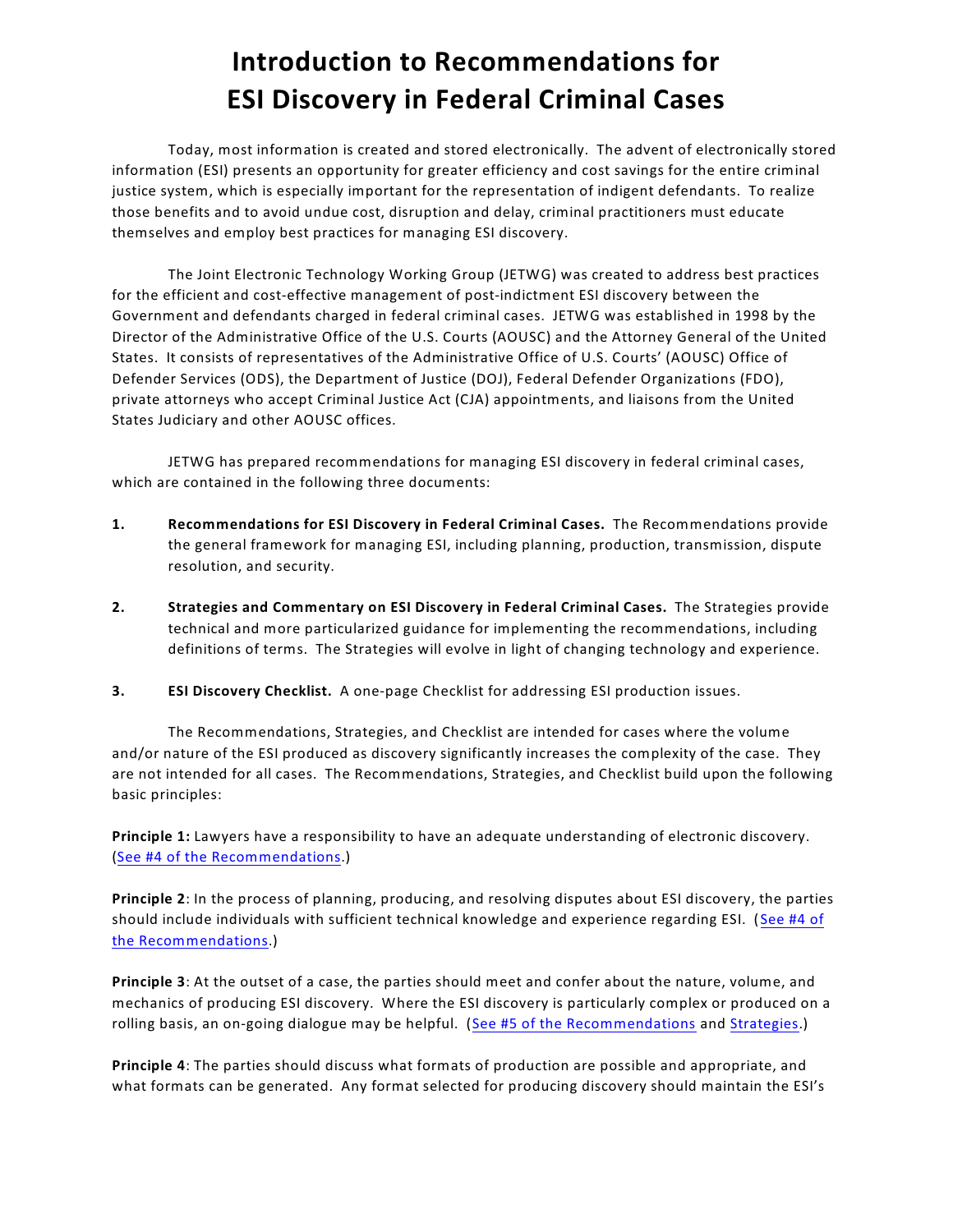integrity, allow for reasonable usability, reasonably limit costs, and, if possible, conform to industry standards for the format. [\(See #6 of the Recommendations](#page-21-0) and [Strategies.](#page-21-0))

**Principle 5:** When producing ESI discovery, a party should not be required to take on substantial additional processing or format conversion costs and burdens beyond what the party has already done or would do for its own case preparation or discovery production. [\(See #6 of the Recommendations](#page-21-0) and [Strategies](#page-21-0).)

**Principle 6**: Following the meet and confer, the parties should notify the court of ESI discovery production issues or problems that they reasonably anticipate will significantly affect the handling of the case. [\(See #5\(s\) of the Strategies](#page-21-0).)

**Principle 7**: The parties should discuss ESI discovery transmission methods and media that promote efficiency, security, and reduced costs. The producing party should provide a general description and maintain a record of what was transmitted. ([See #7 of the Recommendations](#page-21-0) and [Strategies](#page-21-0).)

**Principle 8**: In multi-defendant cases, the defendants should authorize one or more counsel to act as the discovery coordinator(s) or seek appointment of a Coordinating Discovery Attorney. ([See #8 of the](#page-21-0) [Recommendations](#page-21-0) and [Strategies](#page-21-0).)

**Principle 9**: The parties should make good faith efforts to discuss and resolve disputes over ESI discovery, involving those with the requisite technical knowledge when necessary, and they should consult with a supervisor, or obtain supervisory authorization, before seeking judicial resolution of an ESI discovery dispute or alleging misconduct, abuse, or neglect concerning the production of ESI. [\(See #9 of](#page-21-0) [the Recommendations](#page-21-0).)

**Principle 10**: All parties should limit dissemination of ESI discovery to members of their litigation team who need and are approved for access, and they should also take reasonable and appropriate measures to secure ESI discovery against unauthorized access or disclosure. ([See #10 of the Recommendations](#page-21-0).)

The Recommendations, Strategies, and Checklist set forth a collaborative approach to ESI discovery involving mutual and interdependent responsibilities. The goal is to benefit all parties by making ESI discovery more efficient, secure, and less costly.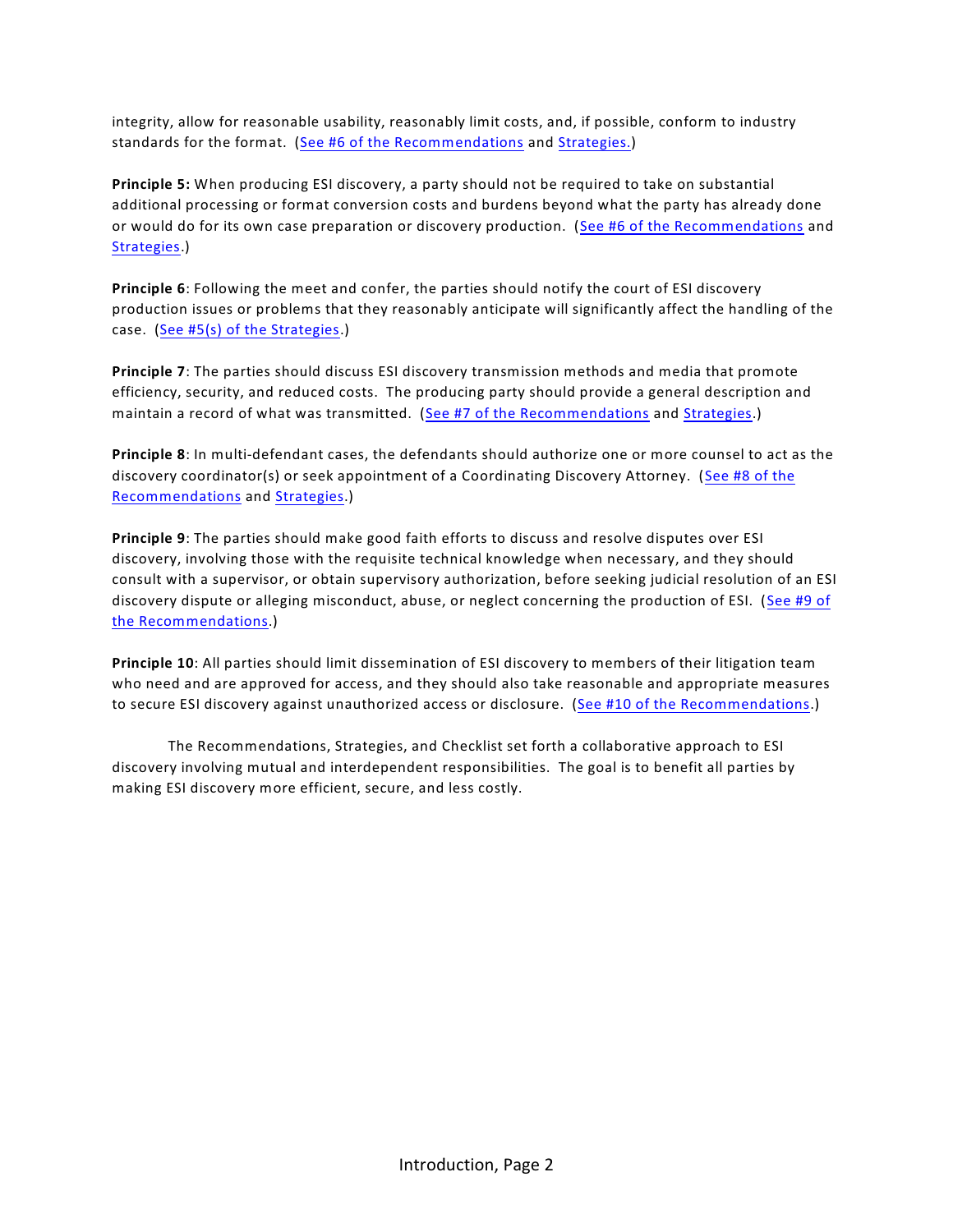## **Recommendations for ESI Discovery Production in Federal Criminal Cases**

#### **1. Purpose**

These Recommendations are intended to promote the efficient and cost-effective postindictment production of electronically stored information (ESI) in discovery<sup>1</sup> between the Government and defendants charged in federal criminal cases, and to reduce unnecessary conflict and litigation over ESI discovery by encouraging the parties to communicate about ESI discovery issues, by creating a predictable framework for ESI discovery, and by establishing methods for resolving ESI discovery disputes without the need for court intervention.

ESI discovery production involves the balancing of several goals:

- a) the parties must comply with their legal discovery obligations;
- b) the volume of ESI in many cases may make it impossible for counsel to personally review every potentially discoverable item, and, as a consequence, the parties increasingly will employ software tools for discovery review, so ESI discovery should be done in a manner to facilitate electronic search, retrieval, sorting, and management of discovery information;
- c) the parties should look for ways to avoid unnecessary duplication of time and expense for both parties in the handling and use of ESI;
- d) subject to subparagraph (e), below, the producing party should produce its ESI discovery materials in industry standard formats;
- e) the producing party is not obligated to undertake additional processing desired by the receiving party that is not part of the producing party's own case preparation or discovery production<sup>2</sup>; and
- f) the parties must protect their work product, privileged, and other protected information.

The following Recommendations are a general framework for informed discussions between the parties about ESI discovery issues. The efficient and cost-effective production of ESI discovery materials is enhanced when the parties communicate early and regularly about any ESI discovery issues in their

 $1$  The Recommendations and Strategies are intended to apply only to disclosure of ESI under Federal Rules of Criminal Procedure 16 and 26.2, *Brady*, *Giglio*, and the Jencks Act, and they do not apply to, nor do they create any rights, privileges, or benefits during, the gathering of ESI as part of the parties' criminal or civil investigations. The legal principles, standards, and practices applicable to the discovery phase of criminal cases serve different purposes than those applicable to criminal and civil investigations.

 $<sup>2</sup>$  One example of the producing party undertaking additional processing for its discovery production is a</sup> load file that enables the receiving party to load discovery materials into its software.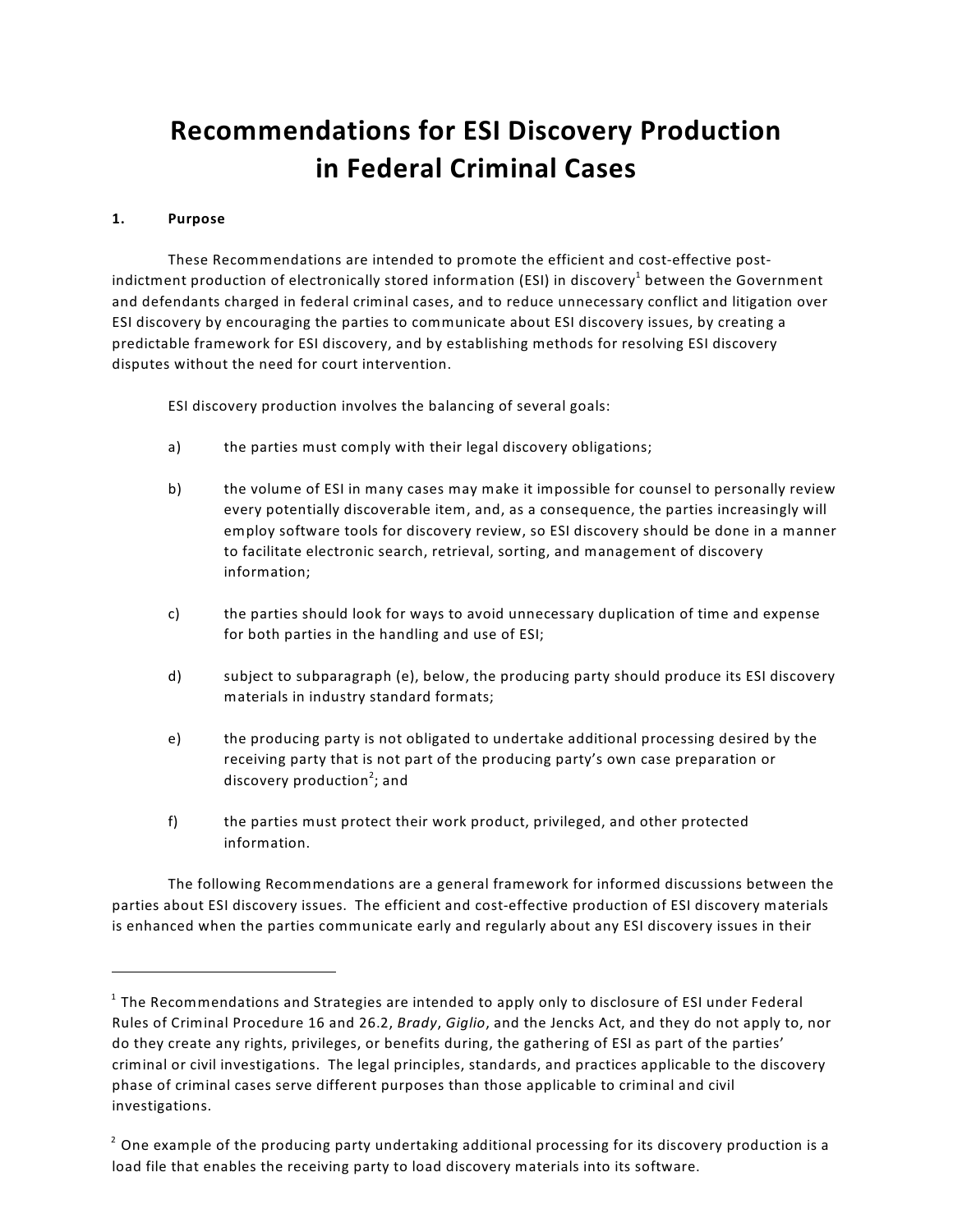case, and when they give the court notice of ESI discovery issues that will significantly affect the handling of the case.

## **2. Scope: Cases Involving Significant ESI**

No single approach to ESI discovery is suited to all cases. These Recommendations are intended for cases where the volume and/or nature of the ESI produced as discovery significantly increases the complexity of the case.<sup>3</sup> In simple or routine cases, the parties should provide discovery in the manner they deem most efficient in accordance with the Federal Rules of Criminal Procedure, local rules, and custom and practice within their district.

Due to the evolving role of ESI in criminal cases, these Recommendations and the parties' practices will change with technology and experience. As managing ESI discovery becomes more routine, it is anticipated that the parties will develop standard processes for ESI discovery that become the accepted norm.

## **3. Limitations**

These Recommendations and the accompanying Strategies do not alter the parties' discovery obligations or protections under the U.S. Constitution, the Federal Rules of Criminal Procedure, the Jencks Act, or other federal statutes, case law, or local rules. They may not serve as a basis for allegations of misconduct or claims for relief and they do not create any rights or privileges for any party.

## **4. Technical Knowledge and Experience**

For complex ESI productions, each party should involve individuals with sufficient technical knowledge and experience to understand, communicate about, and plan for the orderly exchange of ESI discovery. Lawyers have a responsibility to have an adequate understanding of electronic discovery.

## **5. Planning for ESI Discovery Production - The Meet and Confer Process**

At the outset of a case involving substantial or complex ESI discovery, the parties should meet and confer about the nature, volume, and mechanics of producing ESI discovery. The parties should determine how to ensure that any "meet and confer" process does not run afoul of speedy trial deadlines. Where the ESI discovery is particularly complex or produced on a rolling basis, an on-going dialogue during the discovery phase may be helpful. In cases where it is authorized, providing ESI discovery to an incarcerated defendant presents challenges that should be discussed early. Also, cases involving classified information will not fit within the Recommendations and Strategies due to the unique legal procedures applicable to those cases. ESI that is contraband (*e.g.,* child pornography) requires special discovery procedures. The [Strategies](#page-21-0) and [Checklist](#page-21-0) provide detailed recommendations on planning for ESI discovery.

 $3$  Courts and litigants will continue to seek ways to identify cases deserving special consideration. While the facts and circumstances of cases will vary, some factors may include: (1) a large volume of ESI; (2) unique ESI issues, including native file formats, voluminous third-party records, non-standard and proprietary software formats; and/or (3) multiple defendant cases accompanied by a significant volume of ESI.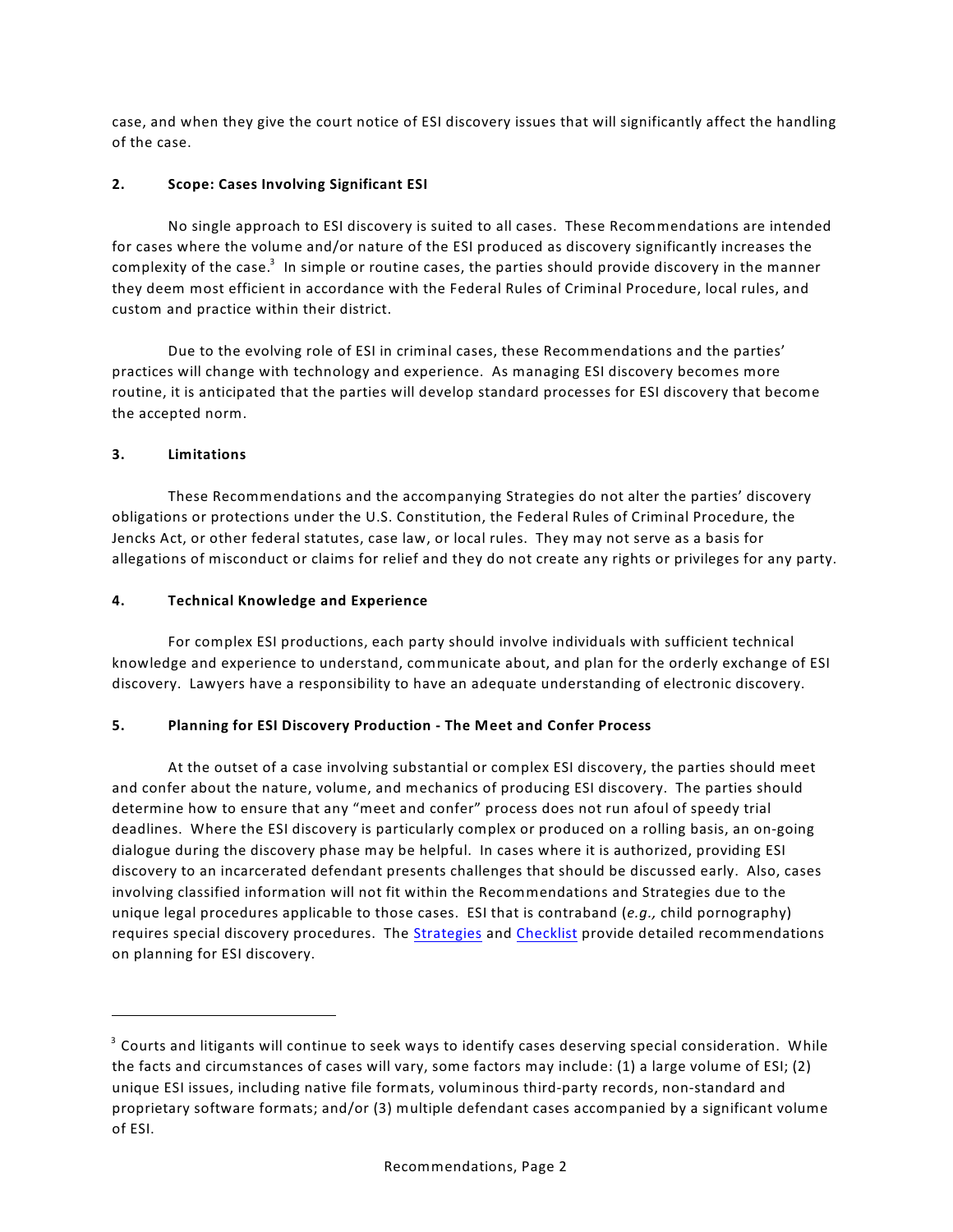### **6. Production of ESI Discovery**

Production of ESI discovery involves varied considerations depending upon the ESI's source, nature, and format. Unlike certain civil cases, in criminal cases the parties generally are not the original custodian or source of the ESI they produce in discovery. The ESI gathered by the parties during their investigations may be affected or limited by many factors, including the original custodian's or source's information technology systems, data management practices, and resources; the party's understanding of the case at the time of collection; and other factors. Likewise, the electronic formats used by the parties for producing ESI discovery may be affected or limited by several factors, including the source of the ESI; the format(s) in which the ESI was originally obtained; and the party's legal discovery obligations, which may vary with the nature of the material. The Strategies and Checklist provide detailed recommendations on production of ESI discovery.

General recommendations for the production of ESI discovery are:

- a. The parties should discuss what formats of production are possible and appropriate, and what formats can be generated. Any format selected for producing discovery should, if possible, conform to industry standards for the format.<sup>4</sup>
- b. ESI received from third parties should be produced in the format(s) it was received or in a reasonably usable format(s). ESI from the government's or defendant's business records should be produced in the format(s) in which it was maintained or in a reasonably usable format(s).
- c. Discoverable ESI generated by the government or defense during the course of their investigations (*e.g.,* investigative reports, witness interviews, demonstrative exhibits, etc.) may be handled differently than in 6(a) and (b) above because the parties' legal discovery obligations and practices vary according to the nature of the material, the applicable law, evolving legal standards, the parties' policies, and the parties' evolving technological capabilities.
- d. When producing ESI discovery, a party should not be required to take on substantial additional processing or format conversion costs and burdens beyond what the party has already done or would do for its own case preparation or discovery production. For example, the producing party need not convert ESI from one format to another or undertake additional processing of ESI beyond what is required to satisfy its legal disclosure obligations. If the receiving party desires ESI in a condition different from what the producing party intends to produce, the parties should discuss what is reasonable in terms of expense and mechanics, who will bear the burden of any additional cost or work, and how to protect the producing party's work product or privileged information. Nonetheless, with the understanding that in certain instances the results of processing ESI may constitute work product not subject to discovery, these

 $<sup>4</sup>$  An example of "format of production" might be TIFF images, OCR text files, and load files created for a</sup> specific software application. Another "format of production" would be native file production, which would accommodate files with unique issues, such as spreadsheets with formulas and databases. ESI in a particular case might warrant more than one format of production depending upon the nature of the ESI.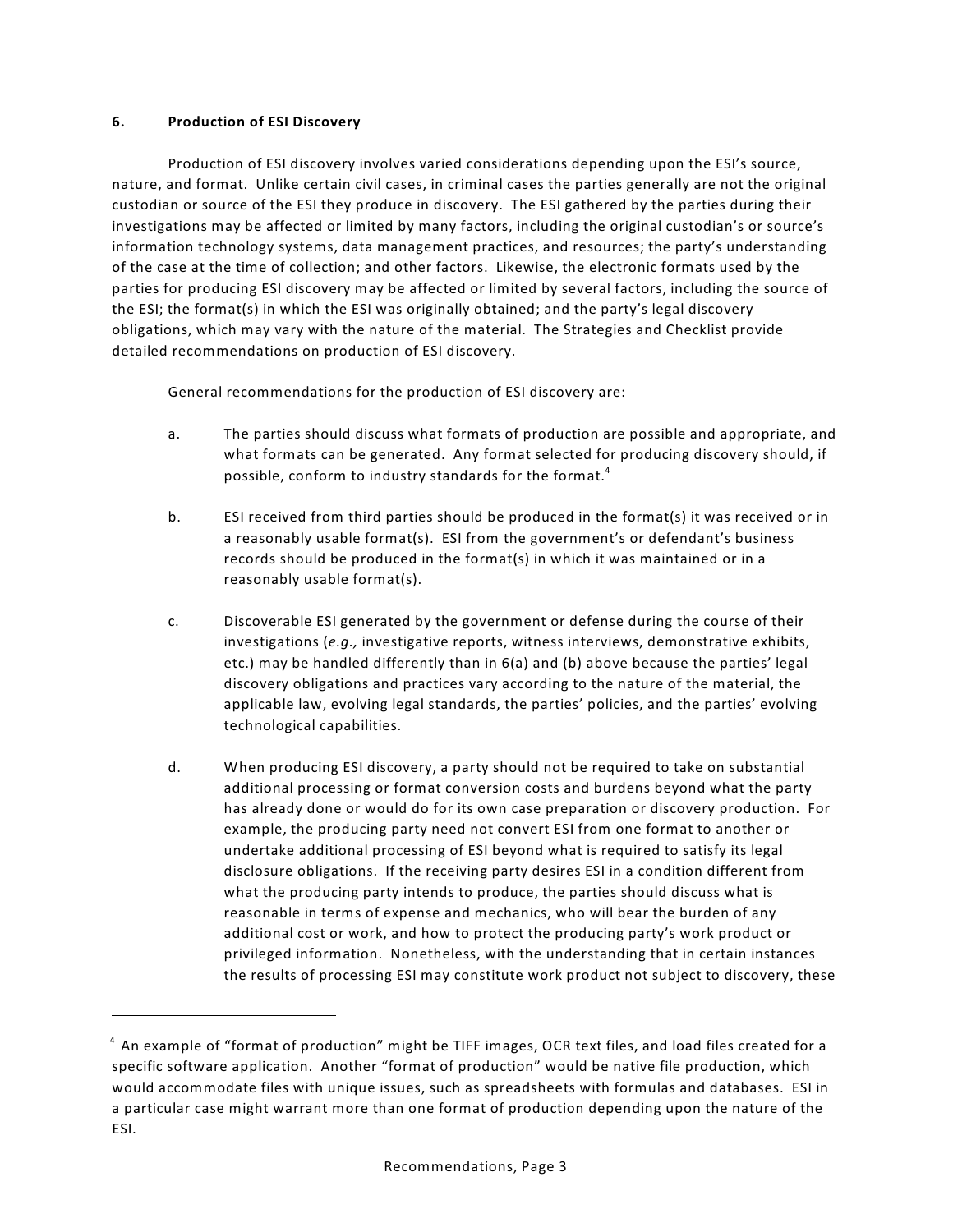recommendations operate on the general principle that where a producing party elects to engage in processing of ESI, the results of that processing should, unless they constitute work product, be produced in discovery along with the underlying ESI so as to save the receiving party the expense of replicating the work.

## **7. Transmitting ESI Discovery**

The parties should discuss transmission methods and media that promote efficiency, security, and reduce costs. In conjunction with ESI transmission, the producing party should provide a general description and maintain a record of what was transmitted. Any media should be clearly labeled. The Strategies and Checklist contain detailed recommendations on transmission of ESI discovery, including the potential use of email to transmit ESI.

## **8. Coordinating Discovery Attorney**

In cases involving multiple defendants, the defendants should authorize one or more counsel to act as the discovery coordinator(s) or seek the appointment of a Coordinating Discovery Attorney<sup>5</sup> and authorize that person to accept, on behalf of all defense counsel, the ESI discovery produced by the government. Generally, the format of production should be the same for all defendants, but the parties should be sensitive to different needs and interests in multiple defendant cases.

### **9. Informal Resolution of ESI Discovery Matters**

- a. Before filing any motion addressing an ESI discovery issue, the moving party should confer with opposing counsel in a good-faith effort to resolve the dispute. If resolution of the dispute requires technical knowledge, the parties should involve individuals with sufficient knowledge to understand the technical issues, clearly communicate the problem(s) leading to the dispute, and either implement a proposed resolution or explain why a proposed resolution will not solve the dispute.
- b. The Discovery Coordinator within each U.S. Attorney's Office should be consulted in cases presenting substantial issues or disputes.

<sup>&</sup>lt;sup>5</sup> Coordinating Discovery Attorneys (CDA) are AOUSC contracted attorneys who have technological knowledge and experience, resources, and staff to effectively manage complex ESI in multiple defendant cases. The CDAs may be appointed by the court to provide in-depth and significant hands-on assistance to CJA panel attorneys and FDO staff in selected multiple-defendant cases that require technology and document management assistance. They can serve as a primary point of contact for the U.S. Attorneys Office to discuss ESI production issues for all defendants, resulting in lower overall case costs for the parties. If a panel attorney or FDO is interested in utilizing the services of the CDA, they should contact the National Litigation Support Administrator or Assistant National Litigation Support Administrator for the Office of Defender Services at 510-637-3500.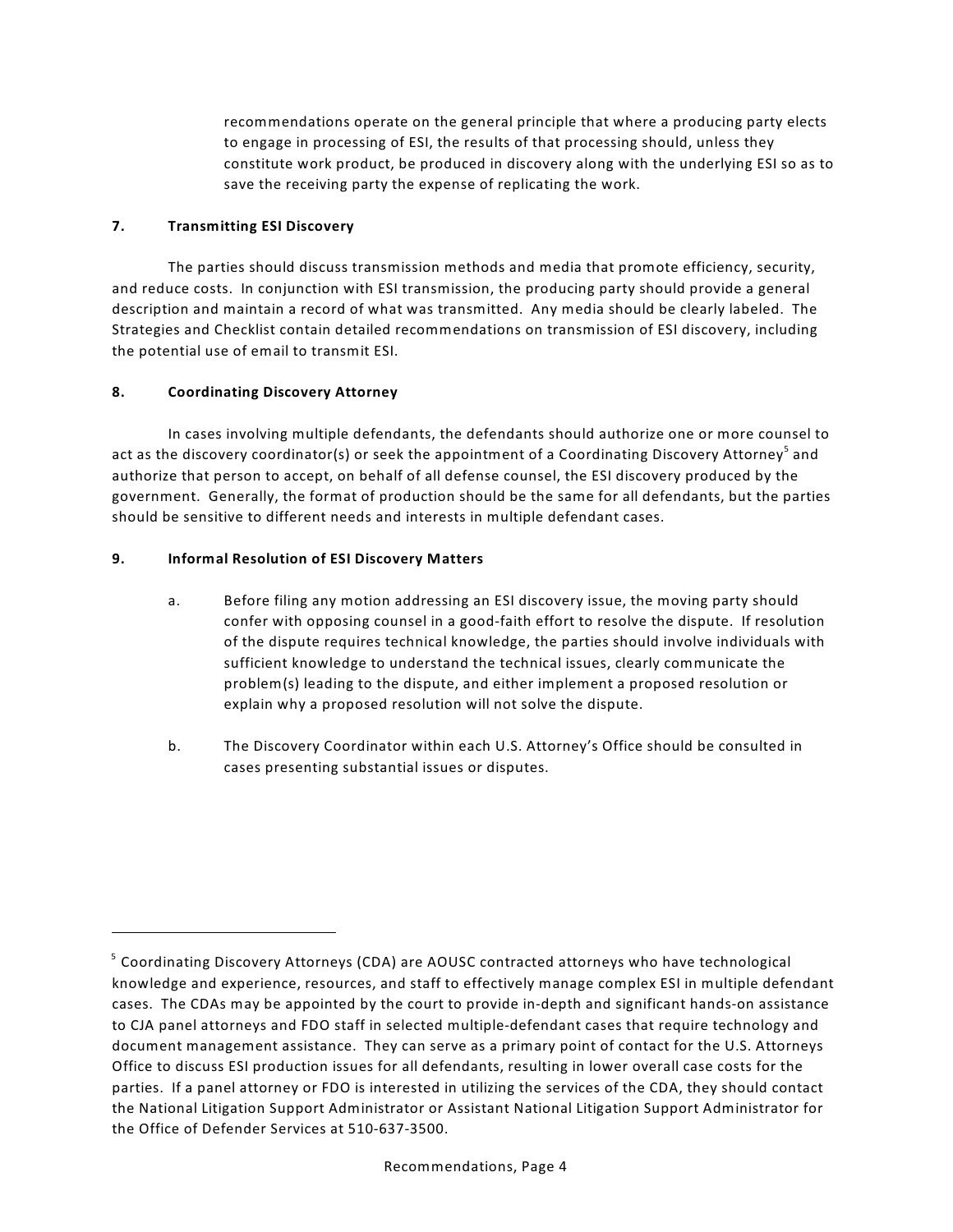- c. To avoid unnecessary litigation, prosecutors and Federal Defender Offices<sup>6</sup> should institute procedures that require line prosecutors and defenders (1) to consult with a supervisory attorney before filing a motion seeking judicial resolution of an ESI discovery dispute, and (2) to obtain authorization from a supervisory attorney before suggesting in a pleading that opposing counsel has engaged in any misconduct, abuse, or neglect concerning production of ESI.
- d. Any motion addressing a discovery dispute concerning ESI production should include a statement of counsel for the moving party relating that after consultation with the attorney for the opposing party the parties have been unable to resolve the dispute without court action.

### **10. Security: Protecting Sensitive ESI Discovery from Unauthorized Access or Disclosure**

Criminal case discovery entails certain responsibilities for all parties in the careful handling of a variety of sensitive information, for example, grand jury material, the defendant's records, witness identifying information, information about informants, information subject to court protective orders, confidential personal or business information, and privileged information. With ESI discovery, those responsibilities are increased because ESI is easily reproduced and disseminated, and unauthorized access or disclosure could, in certain circumstances, endanger witness safety; adversely affect national security or homeland security; leak information to adverse parties in civil suits; compromise privacy, trade secrets, or classified, tax return, or proprietary information; or prejudice the fair administration of justice. The parties' willingness to produce early, accessible, and usable ESI discovery will be enhanced by safeguards that protect sensitive information from unauthorized access or disclosure.

All parties should limit dissemination of ESI discovery to members of their litigation team who need and are approved for access. They should also take reasonable and appropriate measures to secure ESI discovery against unauthorized access or disclosure.

During the initial meet and confer and before ESI discovery is produced, the parties should discuss whether there is confidential, private or sensitive information in any ESI discovery they will be providing. If such information will be disclosed, then the parties should discuss how the recipients will prevent unauthorized access to, or disclosure of, that ESI discovery, and, absent agreement on appropriate security, the producing party should seek a protective order from the court addressing management of the particular ESI at issue. The producing party has the burden to raise the issue anew if it has concerns about any ESI discovery it will provide in subsequent productions. The parties may choose to have standing agreements so that their practices for managing ESI discovery are not discussed in each case. The Strategies contains additional guidance in sections  $5(f)$ ,  $5(p)$ , and  $7(e)$ .

 $6$  For private attorneys appointed under the Criminal Justice Act (CJA), this subsection (c) is not applicable.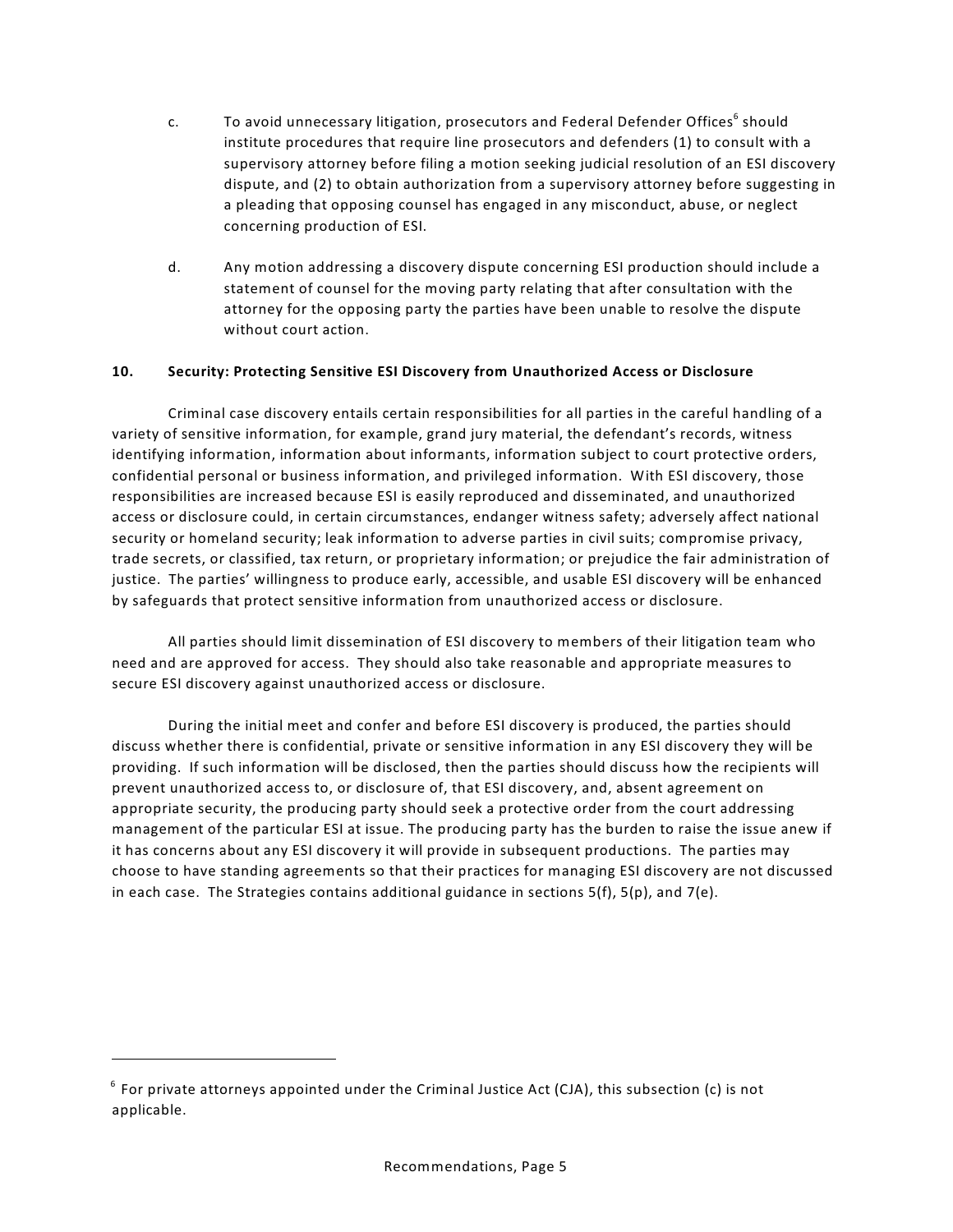## **Strategies and Commentary on ESI Discovery in Federal Criminal Cases**

#### **1. Purpose**

This commentary contains strategies for implementing the ESI discovery Recommendations and specific technical guidance. Over time it will be modified in light of experience and changing technology. Definitions of common ESI terms are provided in paragraph 11, below.

#### **2. Scope of ESI Gathered**

In order to promote efficiency and avoid unnecessary costs, when gathering ESI the parties should take into consideration the nature, volume, and mechanics of managing ESI.

#### **3. Limitations**

Nothing contained herein creates any rights or privileges for any party.

#### **4. Technical Knowledge and Experience**

No additional commentary.

#### **5. Planning for ESI Discovery Production - The Meet and Confer Process**

To promote efficient ESI discovery, the parties may find it useful to discuss the following:

- a. **ESI discovery produced.** The parties should discuss the ESI being produced according to the following general categories:
	- i. **Investigative materials** (investigative reports, surveillance records, criminal histories, etc.)
	- ii. **Witness statements** (interview reports, transcripts of prior testimony, Jencks statements, etc.)
	- iii. **Documentation of tangible objects** (*e.g.,* records of seized items or forensic samples, search warrant returns, etc.)
	- iv. **Third parties' ESI digital devices** (computers, phones, hard drives, thumb drives, CDs, DVDs, cloud computing, etc., including forensic images)
	- v. **Photographs and video/audio recordings** (crime scene photos; photos of contraband, guns, money; surveillance recordings; surreptitious monitoring recordings; etc.)
	- vi. **Third party records and materials** (including those seized, subpoenaed, and voluntarily disclosed)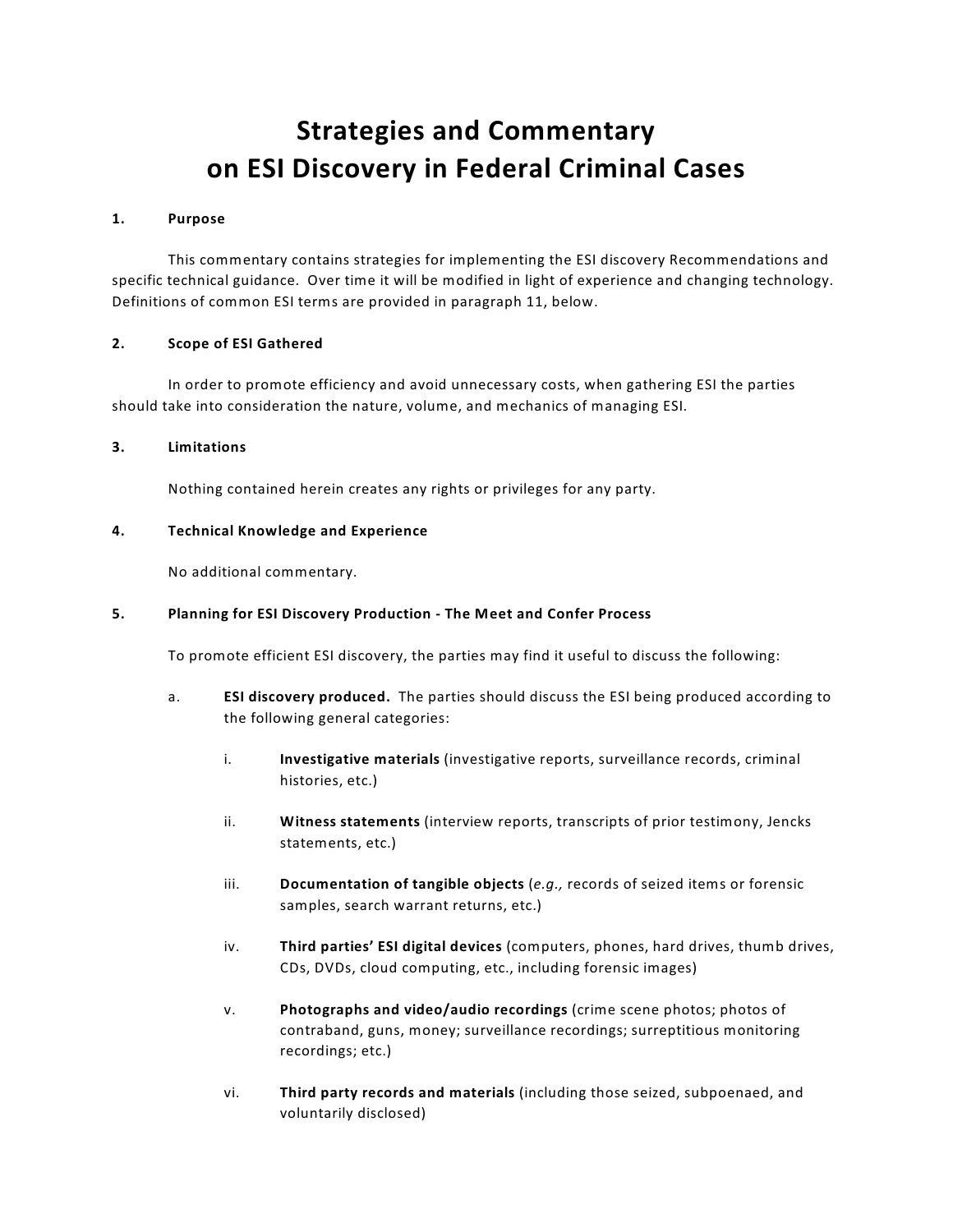- vii. **Title III wire tap information** (audio recordings, transcripts, line sheets, call reports, court documents, etc.)
- viii. **Court records** (affidavits, applications, and related documentation for search and arrest warrants, etc.)
- ix. **Tests and examinations**
- x. **Experts** (reports and related information)
- xi. **Immunity agreements, plea agreements, and similar materials**
- xii. **Discovery materials with special production considerations** (such as child pornography; trade secrets; tax return information; etc.)
- xiii. **Related matters** (state or local investigative materials, parallel proceedings materials, etc.)
- xiv. **Discovery materials available for inspection but not produced digitally**

## xv. **Other information**

- b. **Table of contents.** If the producing party has not created a table of contents prior to commencing ESI discovery production, it should consider creating one describing the general categories of information available as ESI discovery. In complex discovery cases, a table of contents to the available discovery materials can help expedite the opposing party's review of discovery, promote early settlement, and avoid discovery disputes, unnecessary expense, and undue delay.<sup>1</sup> Because no single table of contents is appropriate for every case, the producing party may devise a table of contents that is suited to the materials it provides in discovery, its resources, and other considerations.<sup>2</sup>
- c. **Forms of production.** The producing party should consider how discoverable materials were provided to it or maintained by the source (*e.g.,* paper or electronic), whether it has converted any materials to a digital format that can be used by the opposing party without disclosing the producing party's work product, and how those factors may affect the production of discovery materials in electronic formats. For particularized guidance *see* paragraph 6, below. The parties should be flexible in their application of the concept

<sup>&</sup>lt;sup>1</sup> See, e.g., U.S. v. Skilling, 554 F.3d 529, 577 (5<sup>th</sup> Cir. 2009) (no *Brady* violation where government disclosed several hundred million page database with searchable files and produced set of hot documents and indices).

 $2$  A table of contents is intended to be a general, high-level guide to the categories of ESI discovery. Because a table of contents may not be detailed, complete, or free of errors, the parties still have the responsibility to review the ESI discovery produced. With ESI, particular content usually can be located using available electronic search tools. There are many ways to construct a general table of contents. For example, a table of contents could be a folder structure as set forth above in paragraph 2(a)(i-xv), where like items are placed into folders.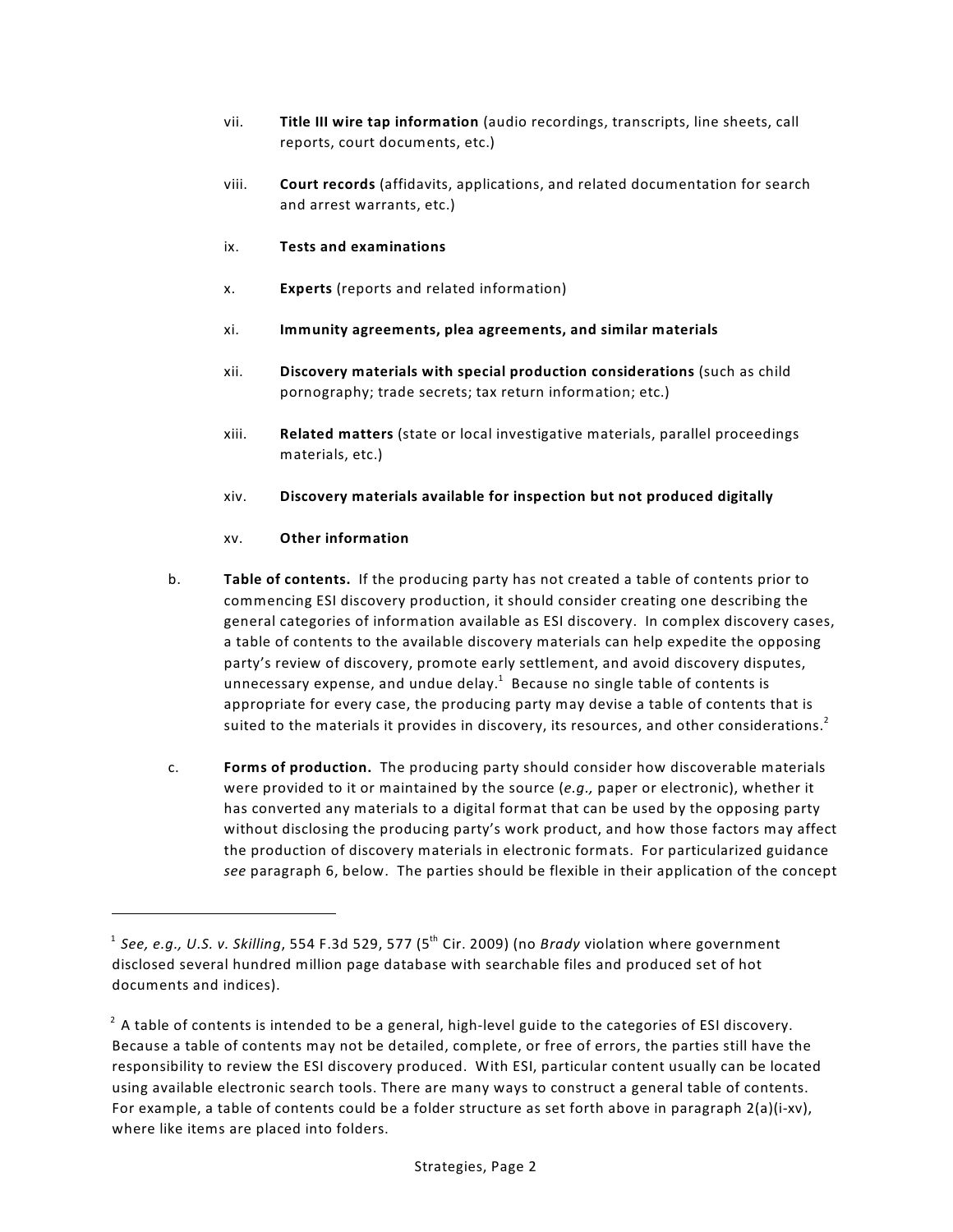of "maintained by the source." The goals are to retain the ESI's integrity, to allow for reasonable usability, and to reasonably limit costs.<sup>3</sup>

- d. **Proprietary or legacy data.** Special consideration should be given to data stored in proprietary or legacy systems, for example, video surveillance recordings in an uncommon format, proprietary databases, or software that is no longer supported by the vendor. The parties should discuss whether a suitable generic output format or report is available. If a generic output is not available, the parties should discuss the specific requirements necessary to access the data in its original format.
- e. **Attorney-client, work product, and protected information issues**. The parties should <sup>4</sup> discuss whether there is privileged, work product, or other protected information in third-party ESI or their own discoverable ESI and proposed methods and procedures for segregating such information and resolving any disputes.<sup>5</sup>
- f. **Confidential and personal information**. The parties should identify and discuss the types of confidential or personal information present in the ESI discovery, appropriate security for that information, and the need for any protective orders or redactions. *See also,* section 5(p) below.
- g. **Incarcerated defendant.** If the defendant is incarcerated and the court or correctional institution has authorized discovery access in the custodial setting, the parties should consider what institutional requirements or limitations may affect the defendant's access to ESI discovery, such as limitations on hardware or software use. $^6$
- h. **ESI discovery volume.** To assist in estimating the receiving party's discovery costs and to the extent that the producing party knows the volume of discovery materials it intends to produce immediately or in the future, the producing party may provide such information if such disclosure would not compromise the producing party's interests.

 $3$  For example, when the producing party processes ESI to apply Bates numbers, load it into litigation software, create TIFF images, etc., the ESI is slightly modified and no longer in its original state. Similarly, some modification of the ESI may be necessary and proper in order to allow the parties to protect privileged information, and the processing and production of ESI in certain formats may result in the loss or alteration of some metadata that is not significant in the circumstances of the particular case.

<sup>&</sup>lt;sup>4</sup> Attorney-client and work product (*see, e.g.,* F.R.Crim.P. 16(a)(2) and (b)(2)) issues arising from the parties' own case preparation are beyond the scope of these Recommendations, and they need not be part of the meet and confer discussion.

<sup>&</sup>lt;sup>5</sup> If third party records are subject to an agreement or court order involving a selective waiver of attorney-client or work product privileges (*see* F.R.E. 502), then the parties should discuss how to handle those materials.

 $6$  Because pretrial detainees often are held in local jails (for space, protective custody, cost, or other reasons) that have varying resources and security needs, there are no uniform practices or rules for pretrial detainees' access to ESI discovery. Resolution of the issues associated with such access is beyond the scope of the Recommendations and Strategies.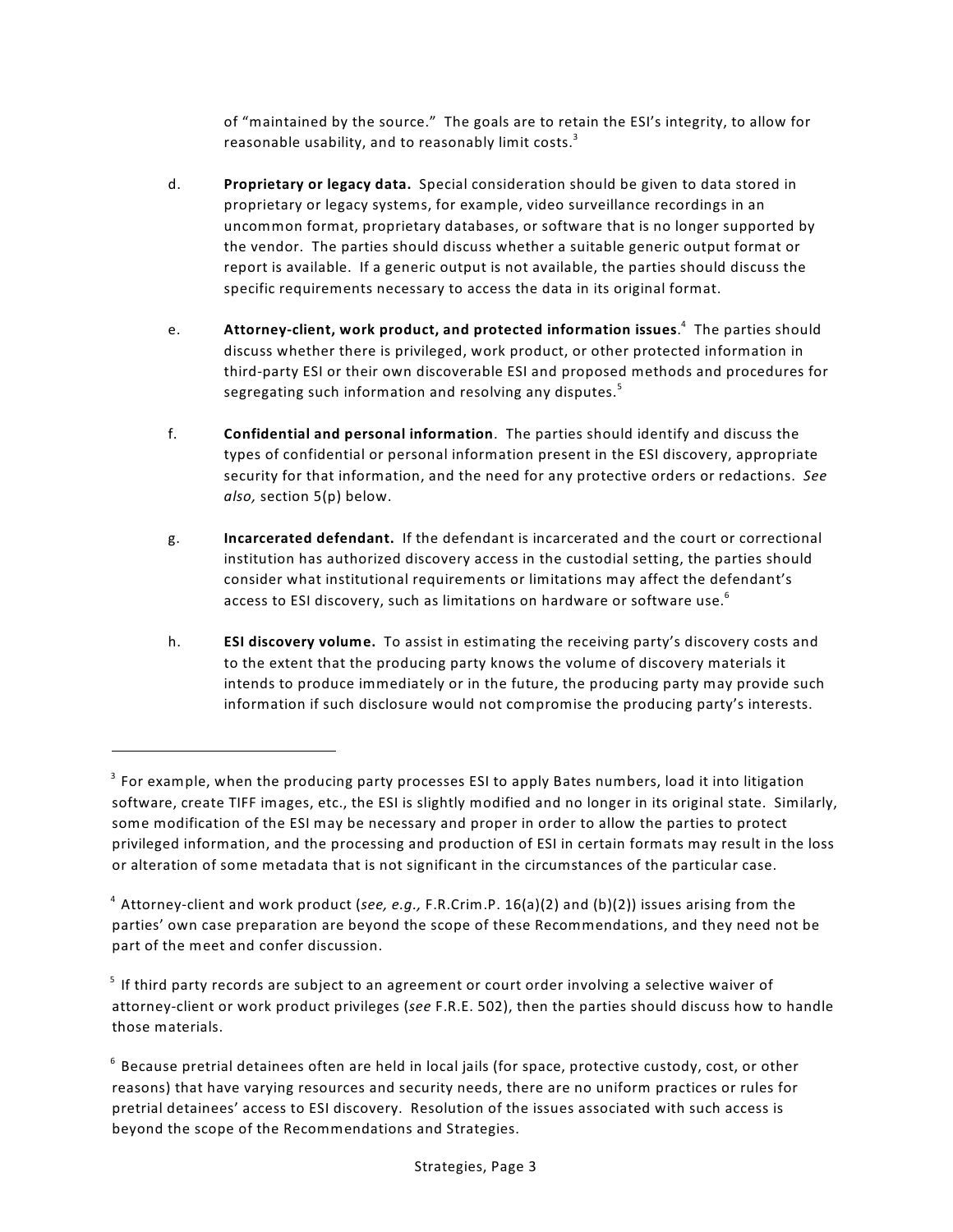Examples of volume include the number of pages of electronic images of paper-based discovery, the volume (*e.g.,* gigabytes) of ESI, the number and aggregate length of any audio or video recordings, and the number and volume of digital devices. Disclosures concerning expected volume are not intended to be so detailed as to require a party to disclose what they intend to produce as discovery before they have a legal obligation to produce the particular discovery material (*e.g.,* Jencks material). Similarly, the parties' estimates are not binding and may not serve as the basis for allegations of misconduct or claims for relief.

- i. **Naming conventions and logistics.** The parties should, from the outset of a case, employ naming conventions that would make the production of discovery more efficient. For example, in a Title III wire tap case generally it is preferable that the naming conventions for the audio files, the monitoring logs, and the call transcripts be consistent so that it is easy to cross-reference the audio calls with the corresponding monitoring logs and transcripts. If at the outset of discovery production a naming convention has not yet been established, the parties should discuss a naming convention before the discovery is produced. The parties should discuss logistics and the sharing of costs or tasks that will enhance ESI production.
- j. **Paper materials.** For options and particularized guidance on paper materials *see* paragraphs 6(a) and(e), below.
- k. **Any software and hardware limitations.** As technology continues to evolve, the parties may have software and hardware constraints on how they can review ESI. Any limitations should be addressed during the meet and confer.
- l. **ESI from seized or searched third-party ESI digital devices.** When a party produces ESI from a seized or searched third-party digital device (*e.g.,* computer, cell phone, hard drive, thumb drive, CD, DVD, cloud computing, or file share), the producing party should identify the digital device that held the ESI, and, to the extent that the producing party already knows, provide some indication of the device's probable owner or custodian and the location where the device was seized or searched. Where the producing party only has limited authority to search the digital device (*e.g.,* limits set by a search warrant's terms), the parties should discuss the need for protective orders or other mechanisms to regulate the receiving party's access to or inspection of the device.
- m. **Inspection of hard drives and/or forensic (mirror) images.** Any forensic examination of a hard drive, whether it is an examination of a hard drive itself or an examination of a forensic image of a hard drive, requires specialized software and expertise. A simple copy of the forensic image may not be sufficient to access the information stored, as specialized software may be needed. The parties should consider how to manage inspection of a hard drive and/or production of a forensic image of a hard drive and what software and expertise will be needed to access the information.
- n. **Metadata in third party ESI.** If a producing party has already extracted metadata from third party ESI, the parties should discuss whether the producing party should produce the extracted metadata together with an industry-standard load file, or, alternatively,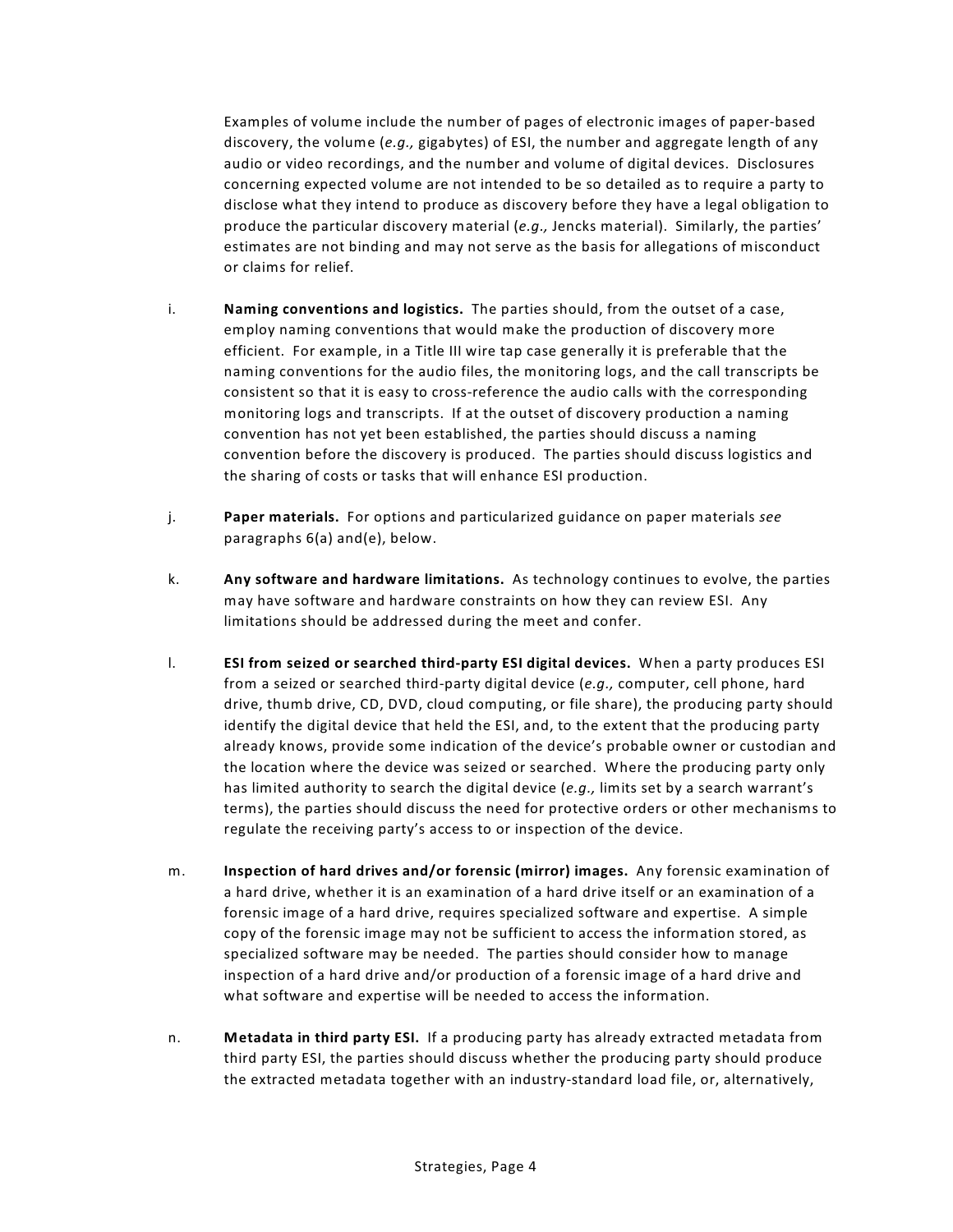produce the files as received by the producing party from the third party.<sup>7</sup> Neither party need undertake additional processing beyond its own case preparation, and both parties are entitled to protect their work product and privileged or other protected information. Because the term "metadata" can encompass different categories of information, the parties should clearly describe what categories of metadata are being discussed, what the producing party has agreed to produce, and any known problems or gaps in the metadata received from third parties.

- o. **A reasonable schedule for producing and reviewing ESI.** Because ESI involves complex technical issues, two stages should be addressed. First, the producing party should transmit its ESI in sufficient time to permit reasonable management and review. Second, the receiving party should be pro-active about testing the accessibility of the ESI production when it is received. Thus, a schedule should include a date for the receiving party to notify the producing party of any production issues or problems that are impeding use of the ESI discovery.
- p. **ESI security.** During the first meet and confer, the parties should discuss ESI discovery security and, if necessary, the need for protective orders to prevent unauthorized access to or disclosure of ESI discovery that any party intends to share with team members via the internet or similar system, including:
	- i. what discovery material will be produced that is confidential, private, or sensitive, including, but not limited to, grand jury material, witness identifying information, information about informants, a defendant's or co-defendant's personal or business information, information subject to court protective orders, confidential personal or business information, or privileged information;
	- ii. whether encryption or other security measures during transmission of ESI discovery are warranted;<sup>8</sup>
	- iii. what steps will be taken to ensure that only authorized persons have access to the electronically stored or disseminated discovery materials;
	- iv. what steps will be taken to ensure the security of any website or other electronic repository against unauthorized access;
	- v. what steps will be taken at the conclusion of the case to remove discovery materials from the a website or similar repository; and
	- vi. what steps will be taken at the conclusion of the case to remove or return ESI discovery materials from the recipient's information system(s), or to securely archive them to prevent unauthorized access.

 $^\prime$  The producing party is, of course, limited to what it received from the third party. The third party's  $^\prime$ processing of the information can affect or limit what metadata is available.

 $8$  The parties should consult their litigation support personnel concerning encryption or other security options.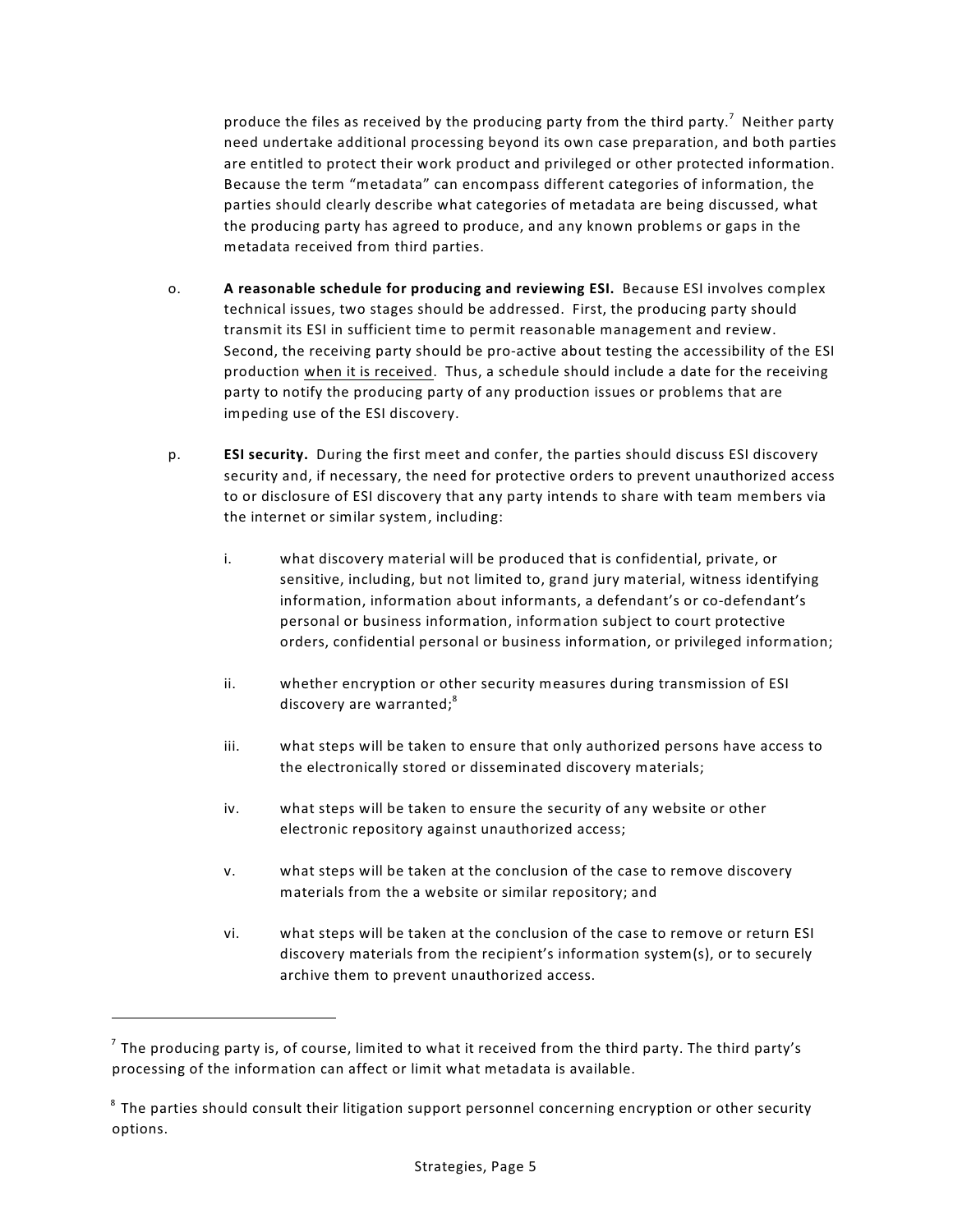**Note:** Because all parties want to ensure that ESI discovery is secure, the Department of Justice, Federal Defender Offices, and CJA counsel are compiling an evolving list of security concerns and recommended best practices for appropriately securing discovery. Prosecutors and defense counsel with security concerns should direct inquiries to their respective ESI liaisons<sup>9</sup> who, in turn, will work with their counterparts to develop best practice guidance.

- q. **Other issues.** The parties should address other issues they can anticipate, such as protective orders, "claw-back" agreements $^{10}$  between the government and criminal defendant(s), or any issues related to the preservation or collection of ESI discovery.
- r. **Memorializing agreements.** The parties should memorialize any agreements reached to help forestall later disputes.
- s. **Notice to court.**
	- i. *Preparing for the meet and confer:* A defendant who anticipates the need for technical assistance to conduct the meet and confer should give the court adequate advance notice if it will be filing an *ex parte* funds request for technical assistance.
	- ii. *Following the meet and confer:* The parties should notify the court of ESI discovery production issues or problems that they anticipate will significantly affect when ESI discovery will be produced to the receiving party, when the receiving party will complete its accessibility assessment of the ESI discovery received, $11$  whether the receiving party will need to make a request for supplemental funds to manage ESI discovery, or the scheduling of pretrial motions or trial.

#### 6. **Production of ESI Discovery**

a. **Paper Materials.** Materials received in paper form may be produced in that form,<sup>12</sup> made available for inspection, or, if they have already been converted to digital format,

 $10$  A "claw back" agreement outlines procedures to be followed to protect against waiver of privilege or work product protection due to inadvertent production of documents or data.

 $^9$  Federal Defender Organizations and CJA panel attorneys should contact Sean Broderick (National Litigation Support Administrator) or Kelly Scribner (Assistant National Litigation Support Administrator) at 510-637-3500, or by email: sean\_broderick@fd.org, kelly\_scribner@fd.org. Prosecutors should contact Andrew Goldsmith (National Criminal Discovery Coordinator) at Andrew.Goldsmith@usdoj.gov or John Haried (Assistant National Criminal Discovery Coordinator) at John.Haried@usdoj.gov.

<sup>&</sup>lt;sup>11</sup> See paragraph 5(o) of the Strategies, above.

 $12$  The decision whether to scan paper documents requires striking a balance between resources (including personnel and cost) and efficiency. The parties should make that determination on a case-bycase basis.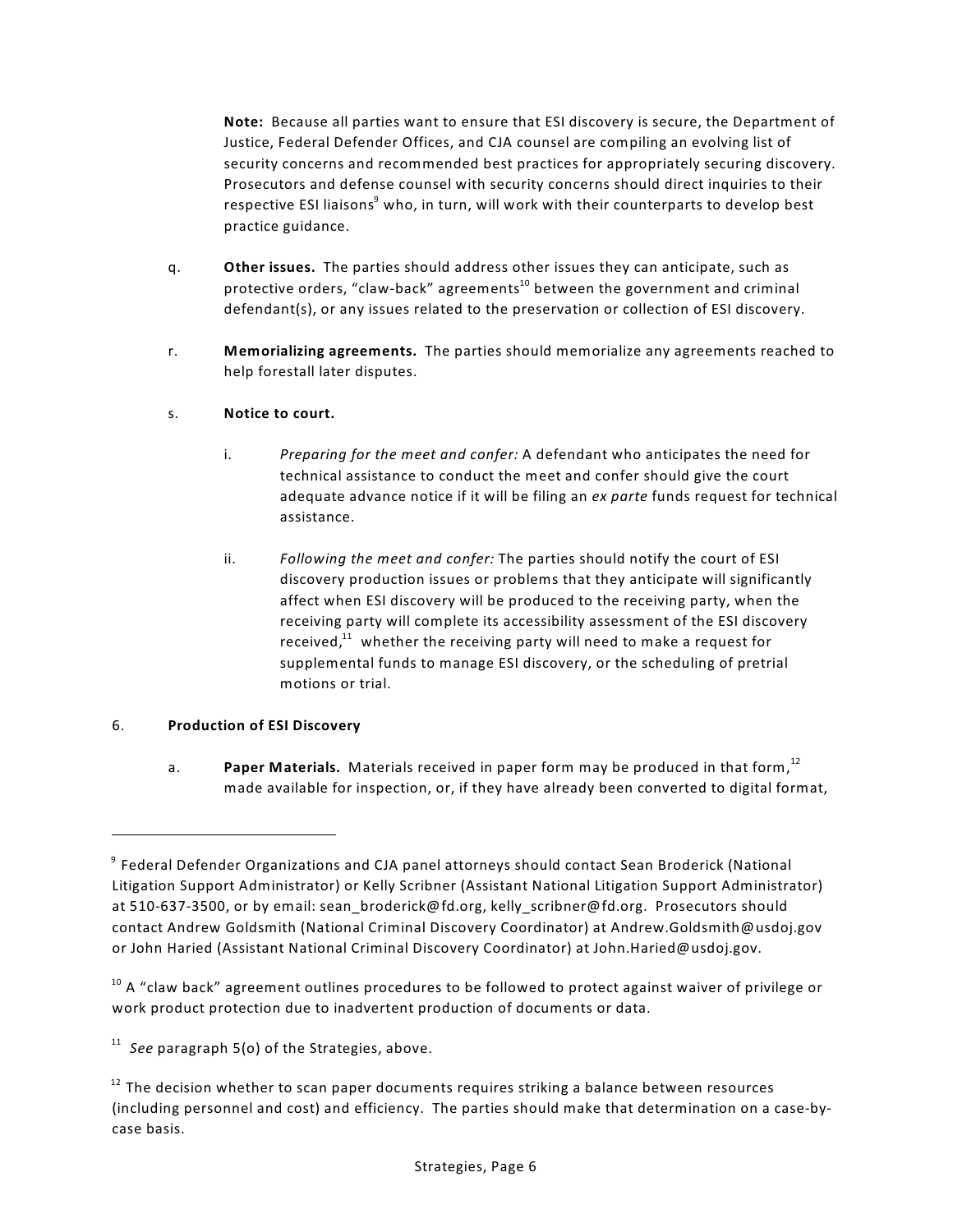produced as electronic files that can be viewed and searched. Methods are described below in paragraph 6(b).

- b. **Electronic production of paper documents.** Three possible methodologies:
	- i. *Single-page TIFFs.* Production in TIFF and OCR format consists of the following three elements:
		- (1) Paper documents are scanned to a picture or image that produces one file per page. Documents should be unitized. Each electronic image should be stamped with a unique page label or Bates number.
		- (2) Text from that original document is generated by OCR and stored in separate text files without formatting in a generic format using the same file naming convention and organization as image file.
		- (3) Load files that tie together the images and text.
	- ii. *Multi-page TIFFS.* Production in TIFF and OCR format consists of the following two elements:
		- (1) Paper documents are scanned to a picture or image that produces one file per document. Each file may have multiple pages. Each page of the electronic image should be stamped with a unique page label or Bates number.
		- (2) Text from that original document is generated by OCR and stored in separate text files without formatting in a generic format using the same file naming convention and organization as the image file.
	- iii. *PDF*. Production in multi-page, searchable PDF format consists of the following one element:
		- (1) Paper documents scanned to a PDF file with text generated by OCR included in the same file. This produces one file per document. Documents should be unitized. Each page of the PDF should be stamped with a unique Bates number.
	- iv. *Note re: color documents*. Paper documents should not be scanned in color unless the color content of an individual document is particularly significant to the case. $13$
- c. **ESI production.** Three possible methodologies:

 $13$  Color scanning substantially slows the scanning process and creates huge electronic files which consume storage space, making the storage and transmission of information difficult. An original signature, handwritten marginalia in blue or red ink, and colored text highlights are examples of color content that may be particularly significant to the case.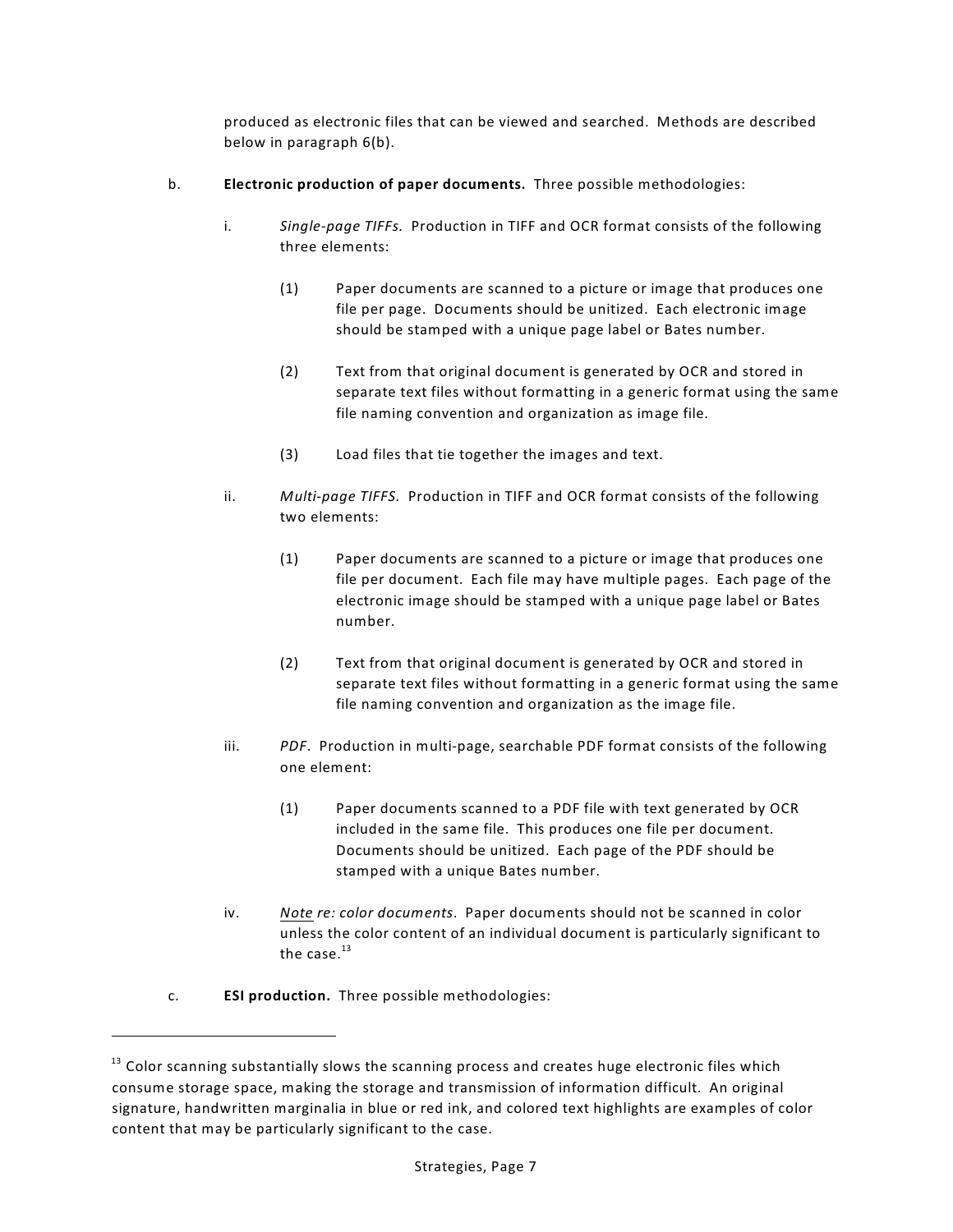- i. *Native files as received.* Production in a native file format without any processing consists of a copy of ESI files in the same condition as they were received.
- ii. *ESI converted to electronic image.* Production of ESI in a TIFF or PDF and extracted text format consists of the following four elements:
	- (1) Electronic documents converted from their native format into a picture / image. The electronic image files should be computer generated, as opposed to printed and then imaged. Each electronic image should be stamped with a unique Bates number.
	- (2) Text from that original document is extracted or pulled out and stored without formatting in a generic format.
	- (3) Metadata (*i.e.,* information about that electronic document), depending upon the type of file converted and the tools or methodology used, that has been extracted and stored in an industry standard format. The metadata must include information about structural relationships between documents, *e.g.,* parent-child relationships.
	- (4) Load files that tie together the images, text, and metadata.
- iii. *Native files with metadata.* Production of ESI in a processed native file format consists of the following four elements:
	- (1) The native files.
	- (2) Text from that original document is extracted or pulled out and stored without formatting in a generic format.
	- (3) Metadata (*i.e.,* information about that electronic document), depending upon the type of file converted and the tools or methodology used, that has been extracted and stored in an industry standard format. The metadata must include information about structural relationships between documents, *e.g.,* parent-child relationships.
	- (4) Load files that tie together the native file, text, and metadata.
- d. **Forensic images of digital media.** Forensic images of digital media should be produced in an industry-standard forensic format, accompanied by notice of the format used.
- e. **Printing ESI to paper.** The producing party should not print ESI (including TIFF images or PDF files) to paper as a substitute for production of the ESI unless agreed to by the parties.
- f. **Preservation of ESI materials received from third parties**. A party receiving potentially discoverable ESI from a third party should, to the extent practicable, retain a copy of the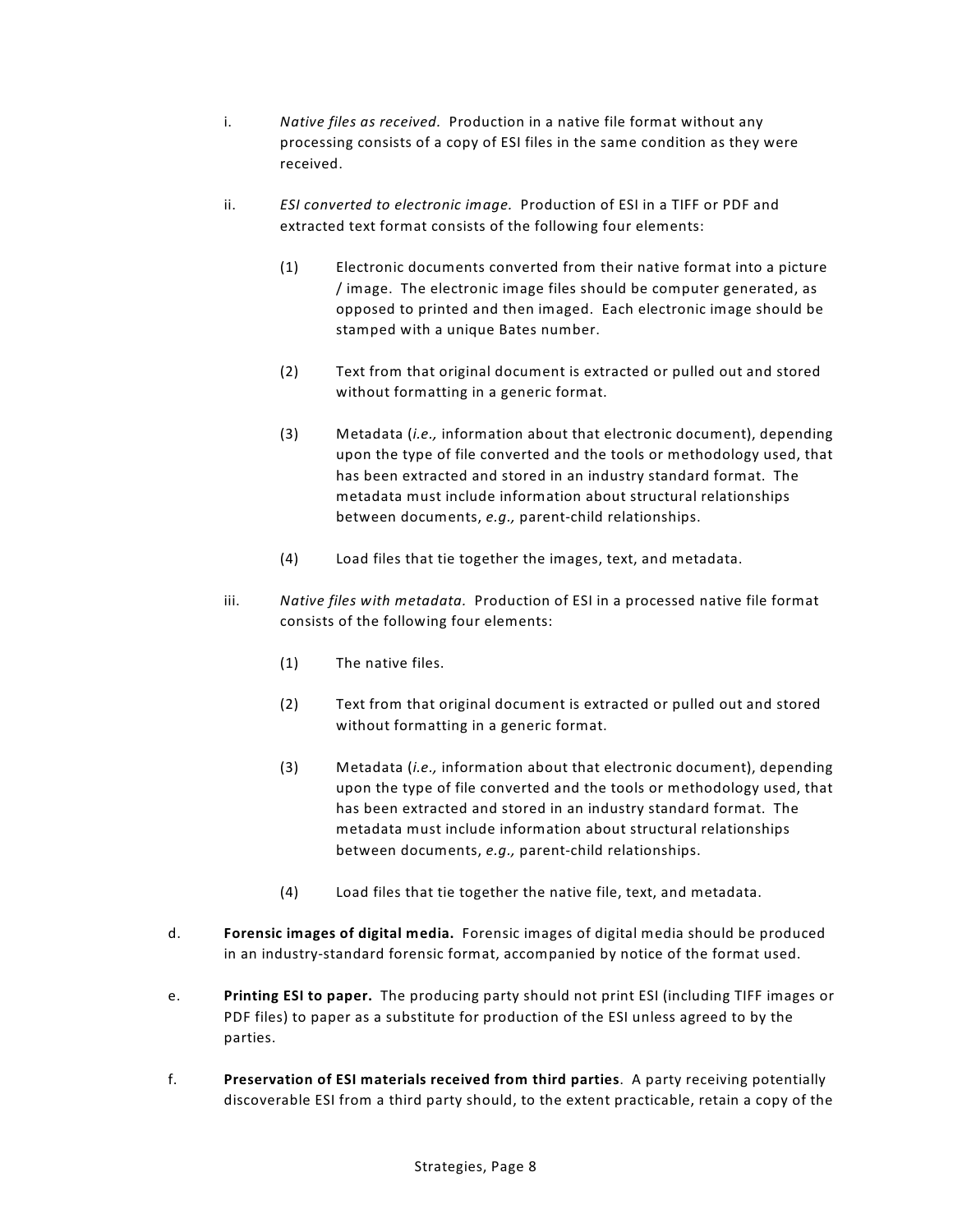ESI as it was originally produced in case it is subsequently needed to perform quality control or verification of what was produced.

- g. **Production of ESI from third parties.** ESI from third parties may have been received in a variety of formats, for example, in its original format (native, such as Excel or Word), as an image (TIFF or PDF), as an image with searchable text (TIFF or PDF with OCR text), or as a combination of any of these. The third party's format can affect or limit the available options for production as well as what associated information (metadata) might be available. ESI received from third parties should be produced in the format(s) it was received or in a reasonably usable format(s). ESI received from a party's own business records should be produced in the format(s) in which it was maintained or in a reasonably usable form(s). The parties should explore what formats of production<sup>14</sup> are possible and appropriate, and discuss what formats can be generated. Any format selected for producing discovery should, if possible and appropriate, conform to industry standards for the format.
- h. **ESI generated by the government or defense.** Paragraphs 6(f) and 6(g) do not apply to discoverable materials generated by the government or defense during the course of their investigations (*e.g.,* demonstrative exhibits, investigative reports and witness interviews - *see* subparagraph i, below, etc.) because the parties' legal discovery obligations and practices vary according to the nature of the material, the applicable law, evolving legal standards, and the parties' evolving technological capabilities. Thus, such materials may be produced differently from third party ESI. However, to the extent practicable, this material should be produced in a searchable and reasonably usable format. Parties should consult with their investigators in advance of preparing discovery to ascertain the investigators' ESI capabilities and limitations.
- i. **Investigative reports and witness interviews.** Investigative reports and witness interviews may be produced in paper form if they were received in paper form or if the final version is in paper form. Alternatively, they may be produced as electronic images (TIFF images or PDF files), particularly when needed to accommodate any necessary redactions. Absent particular issues such as redactions or substantial costs or burdens of additional processing, electronic versions of investigative reports and witness interviews should be produced in a searchable text format (such as ASCII text, OCR text, or plain text (.txt)) in order to avoid the expense of reprocessing the files. To the extent possible, the electronic image files of investigative reports and witness interviews should be computer-generated (as opposed to printed to paper and then imaged) in order to produce a higher-quality searchable text which will enable the files to be more easily searched and cost-effectively utilized.<sup>15</sup>

 $14$  An example of "format of production" might be TIFF images, OCR text files, and load files created for a specific software application. Another "format of production" would be native file production, which would accommodate files with unique issues, such as spreadsheets with formulas and databases.

 $15$  For guidance on making computer generated version of investigative reports and witness interview reports, *see* the description of production of TIFF, PDF, and extracted text format in paragraphs 6(b)(ii)(1) and (ii).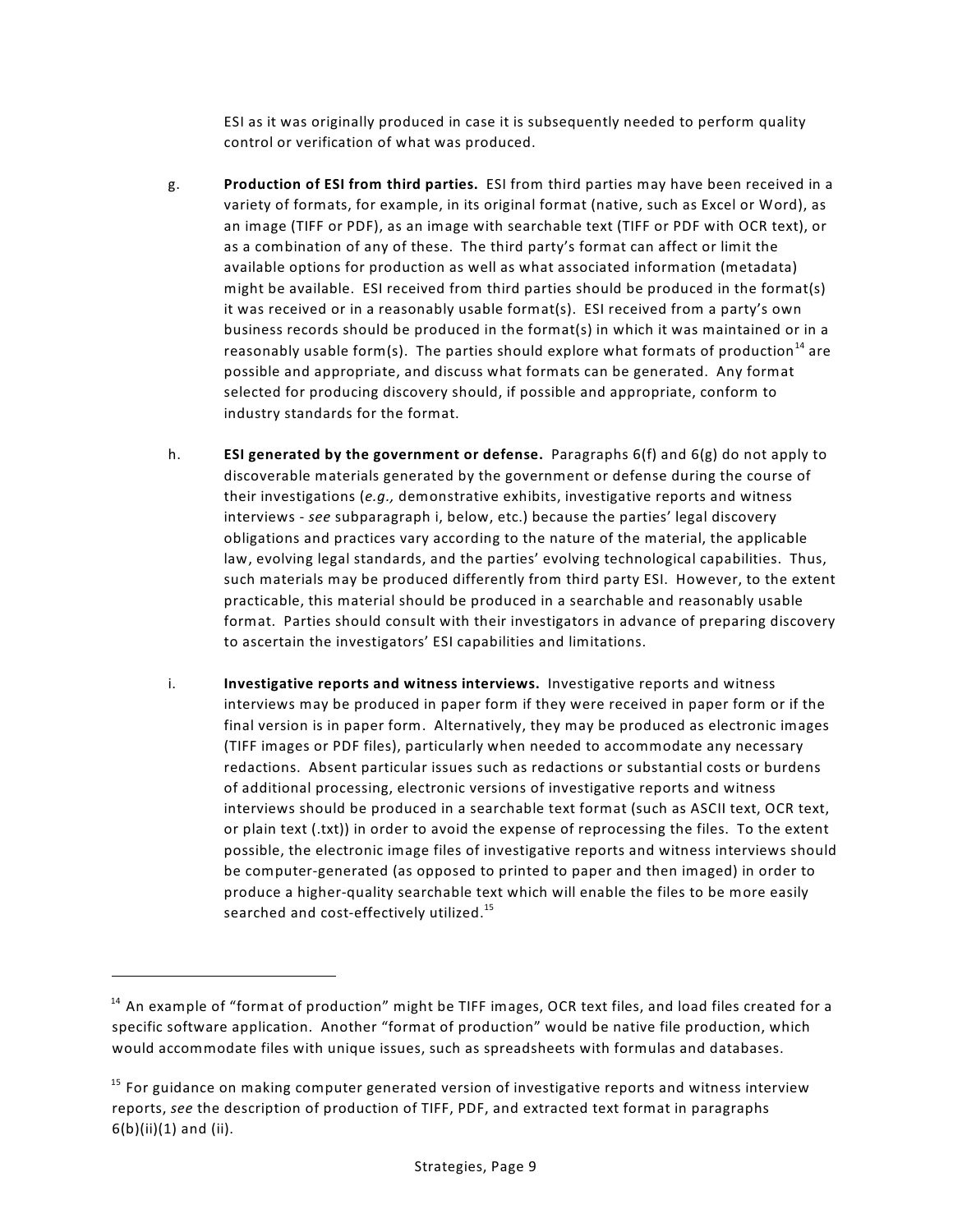- j. **Redactions**. ESI and/or images produced should identify the extent of redacted material and its location within the document.
- k. **Photographs and video and audio recordings**. A party producing photographs or video or audio recordings that either were originally created using digital devices or have previously been digitized should disclose the digital copies of the images or recordings if they are in the producing party's possession, custody or control. When technically feasible and cost-efficient, photographs and video and audio recordings that are not already in a digital format should be digitized into an industry standard format if and when they are duplicated. The producing party is not required to convert materials obtained in analog format to digital format for discovery.
- l. **Test runs.** Before producing ESI discovery a party should consider providing samples of the production format for a test run, and once a format is agreed upon, produce all ESI discovery in that format.
- m. **Access to originals.** If the producing party has converted paper materials to digital files, converted materials with color content to black and white images, or processed audio, video, or other materials for investigation or discovery, it should provide reasonable access to the originals for inspection and/or reprocessing.

## **7. Transmitting ESI Discovery**

- a. ESI discovery should be transmitted on electronic media of sufficient size to hold the entire production, for example, a CD, DVD, or thumb drive.<sup>16</sup> If the size of the production warrants a large capacity hard drive, then the producing party may require the receiving party to bear the cost of the hard drive and to satisfy requirements for the hard drive that are necessary to protect the producing party's IT system from viruses or other harm.
- b. The media should be clearly labeled with the case name and number, the producing party, a unique identifier for the media, and a production date.
- c. A cover letter should accompany each transmission of ESI discovery providing basic information including the number of media, the unique identifiers of the media, a brief description of the contents including a table of contents if created, any applicable bates ranges or other unique production identifers, and any necessary passwords to access the content. Passwords should not be in the cover letter accompanying the data, but in a separate communication.
- d. The producing party should retain a write-protected copy of all transmitted ESI as a preserved record to resolve any subsequent disputes.
- e. **Email Transmission.** When considering transmission of ESI discovery by email, the parties' obligation varies according to the sensitivity of the material, the risk of harm

 $16$  Rolling productions may, of course, use multiple media. The producing party should avoid using multiple media when a single media will facilitate the receiving party's use of the material.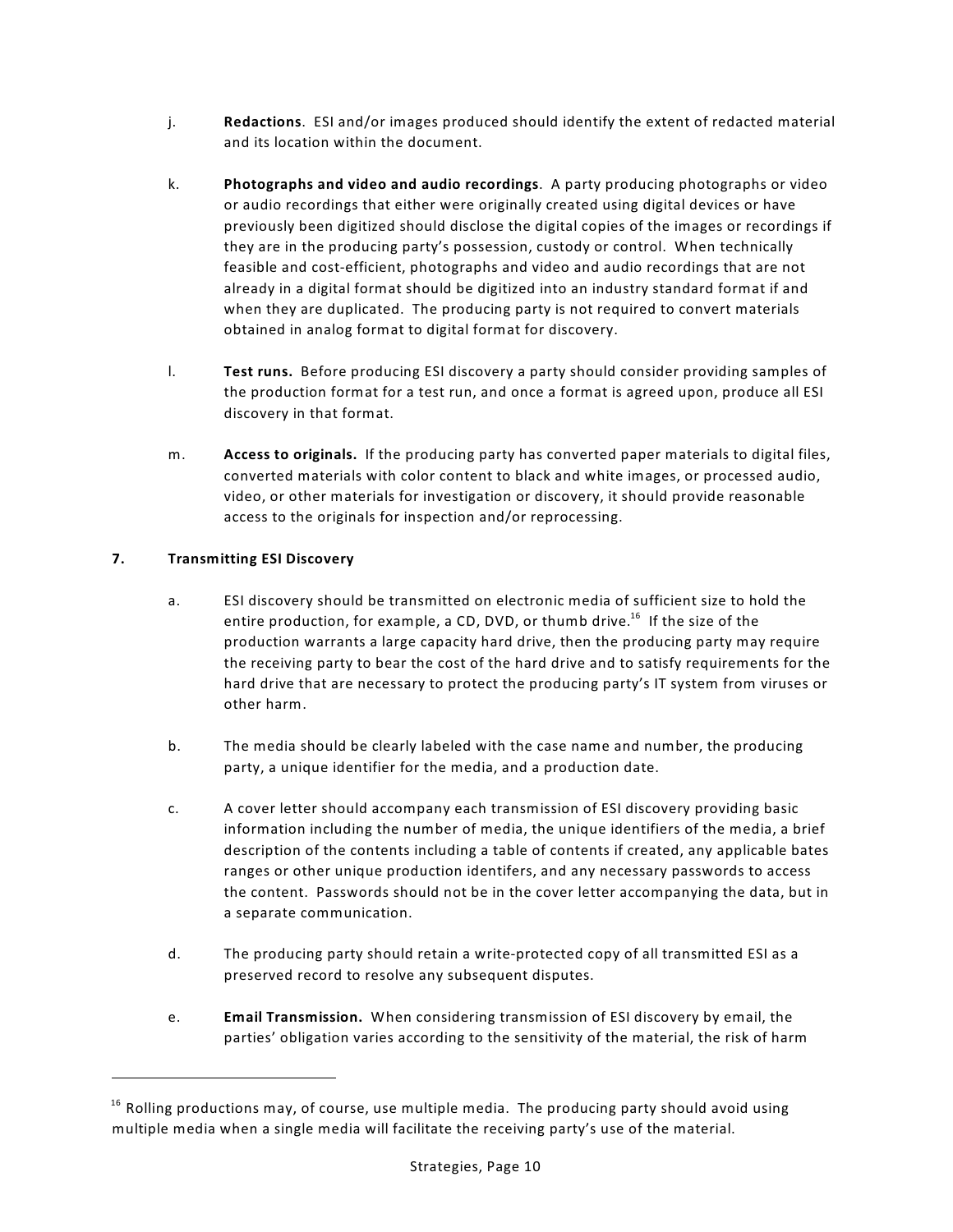from unauthorized disclosure, and the relative security of email versus alternative transmission. The parties should consider three categories of security:

- i. Not appropriate for email transmission: Certain categories of ESI discovery are never appropriate for email transmission, including, but not limited to, certain grand jury materials; materials affecting witness safety; materials containing classified, national security, homeland security, tax return, or trade secret information; or similar items.
- ii. Encrypted email transmission: Certain categories of ESI discovery warrant encryption or other secure transmission due to their sensitive nature. The parties should discuss and identify those categories in their case. This would ordinarily include, but not be limited to, information about informants, confidential business or personal information, and information subject to court protective orders.
- iii. Unencrypted email transmission: Other categories of ESI discovery not addressed above may be appropriate for email transmission, but the parties always need to be mindful of their ethical obligations.<sup>17</sup>

## **8. Coordinating Discovery Attorney**

Coordinating Discovery Attorneys (CDA) are AOUSC contracted attorneys who have technological knowledge and experience, resources, and staff to effectively manage complex ESI in multiple defendant cases. The CDAs may be appointed by the court to provide additional in-depth and significant hands-on assistance to CJA panel attorneys and FDO staff in selected multiple-defendant cases that require technology and document management assistance. They can serve as a primary point of contact for the US Attorneys Office to discuss ESI production issues for all defendants, resulting in lower overall case costs for the parties. If you have any questions regarding the services of a CDA, please contact either Sean Broderick (National Litigation Support Administrator) or Kelly Scribner (Assistant National Litigation Support Administrator) at 510-637-3500, or by email: sean broderick@fd.org, kelly\_scribner@fd.org.

## **9. Informal Resolution of ESI Discovery Matters**

No additional commentary.

## **10. Security: Protecting Sensitive ESI Discovery from Unauthorized Access or Disclosure**

See sections 5(f) - Confidential and personal information, 5(p) - ESI security, and 7(e) - Email Transmission of the Strategies for additional guidance.

 $17$  Illustrative of the security issues in the attorney-client context are ABA Op. 11-459 (Duty to Protect the Confidentiality of E-mail Communications with One's Client ) and ABA Op. 99-413 (Protecting the Confidentiality of Unencrypted E-Mail).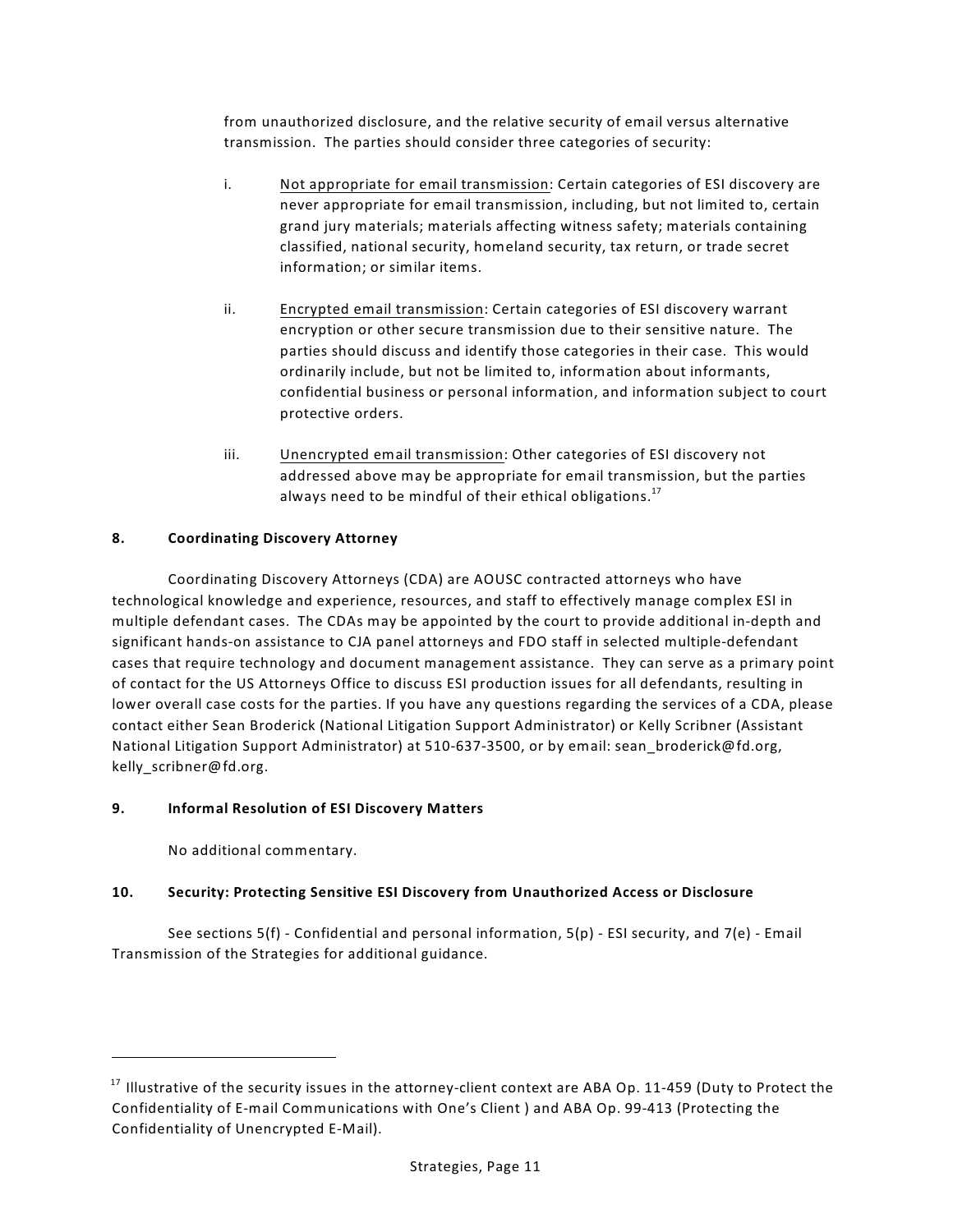#### **11. Definitions**

To clearly communicate about ESI, it is important that the parties use ESI terms in the same way. Below are common ESI terms used when discussing ESI discovery:

- a. **Cloud computing.** With cloud computing, the user accesses a remote computer hosted by a cloud service provider over the Internet or an intranet to access software programs or create, save, or retrieve data, for example, to send messages or create documents, spreadsheets, or databases. Examples of cloud computing include Gmail, Hotmail, Yahoo! Mail, Facebook, and on-line banking.
- b. **Coordinating Discovery Attorney (CDA)**. An AOUSC contracted attorney who has technological knowledge and experience, resources, and staff to effectively manage complex ESI in multiple-defendant cases, and who may be appointed by a court in selected multiple-defendant cases to assist CJA panel attorneys and/or FDO staff with discovery management.
- c. **Document unitization.** Document unitization is the process of determining where a document begins (its first page) and ends (its last page), with the goal of accurately describing what was a "unit" as it was received by the party or was kept in the ordinary course of business by the document's custodian. A "unit" includes attachments, for example, an email with an attached spreadsheet. Physical unitization utilizes actual objects such as staples, paper clips and folders to determine pages that belong together as documents. Logical unitization is the process of human review of each individual page in an image collection using logical cues to determine pages that belong together as documents. Such cues can be consecutive page numbering, report titles, similar headers and footers, and other logical cues.
- d. **ESI (Electronically Stored Information).** Any information created, stored, or utilized with digital technology. Examples include, but are not limited to, word-processing files, e-mail and text messages (including attachments); voicemail; information accessed via the Internet, including social networking sites; information stored on cell phones; information stored on computers, computer systems, thumb drives, flash drives, CDs, tapes, and other digital media.
- e. **Extracted text.** The text of a native file extracted during ESI processing of the native file, most commonly when native files are converted to TIFF format. Extracted text is more accurate than text created by the OCR processing of document images that were created by scanning and will therefore provide higher quality search results.
- f. **Forensic image (mirror image) of a hard drive or other storage device.** A process that preserves the entire contents of a hard drive or other storage device by creating a bit-by-bit copy of the original data without altering the original media. A forensic examination or analysis of an imaged hard drive requires specialized software and expertise to both create and read the image. User created files, such as email and other electronic documents, can be extracted, and a more complete analysis of the hard drive can be performed to find deleted files and/or access information. A forensic or mirror image is not a physical duplicate of the original drive or device; instead it is a file or set of files that contains all of the data bits from the source device. Thus a forensic or mirror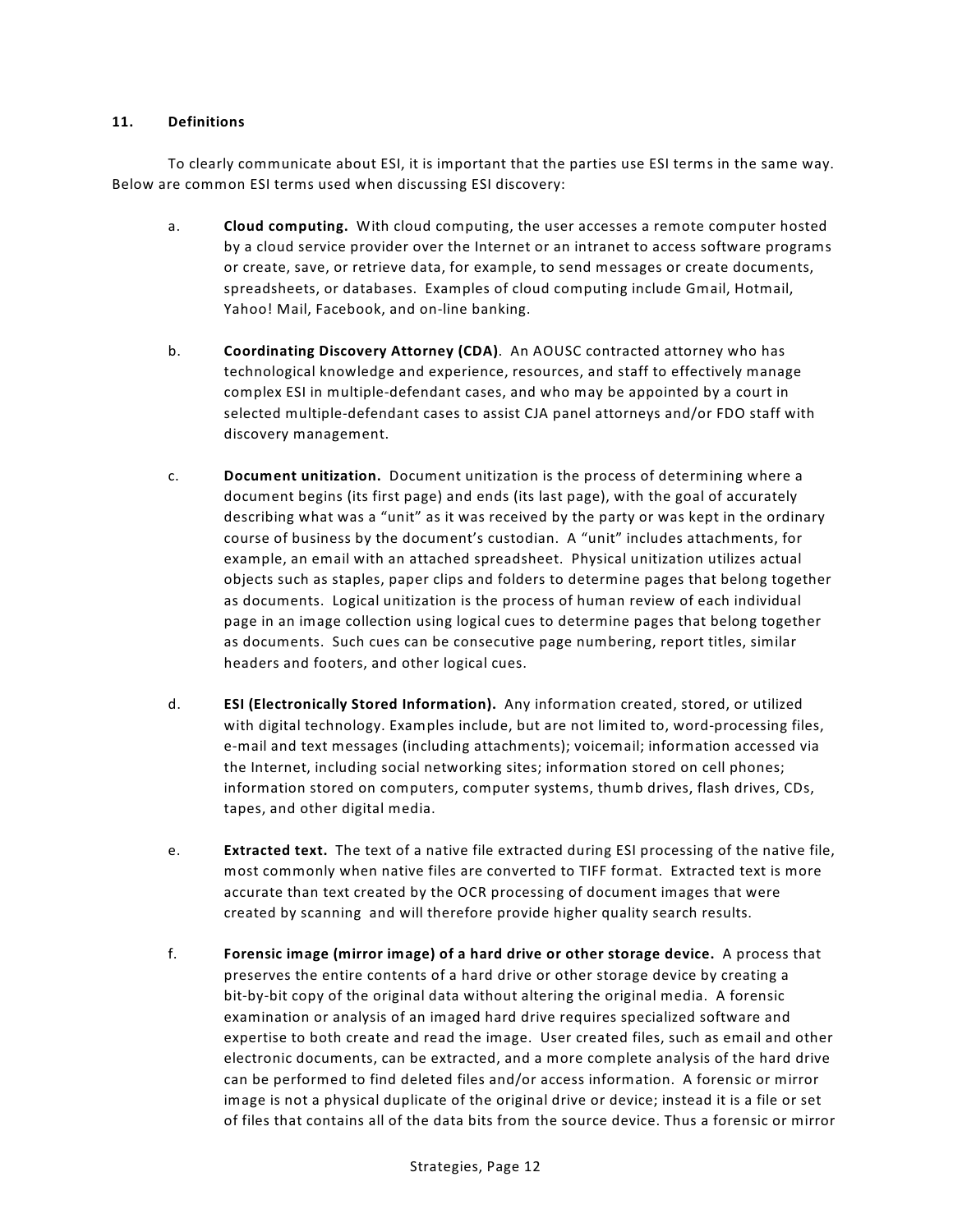image cannot simply be opened and viewed as if you were looking at the original device. Indeed, forensic or mirror images of multiple hard drives or other storage devices can be stored on a single recipient hard drive of sufficient capacity.

- g. **Image of a document or document image.** An electronic "picture" of how the document would look if printed. Images can be stored in various file formats, the most common of which are TIFF and PDF. Document images, such as TIFF and PDF, can be created directly from native files, or created by scanning hard copy.
- h. **Load file.** A cross reference file used to import images or data into databases. A data load file may contain Bates numbers, metadata, path to native files, coded data, and extracted or OCR text. An image load file may contain document boundary, image type and path information. Load files must be obtained and provided in software-specific formats to ensure they can be used by the receiving party.
- i. **Metadata.** Data that describes characteristics of ESI, for example, the author, date created, and date last accessed of a word processing document. Metadata is generally not reproduced in full form when a document is printed to paper or electronic image. Metadata can describe how, when and by whom ESI was created, accessed, modified, formatted, or collected. Metadata can be supplied by applications, users or the file system, and it can be altered intentionally or inadvertently. Certain metadata can be extracted when native files are processed for litigation. Metadata is found in different places and in different forms. Some metadata, such as file dates and sizes, can easily be accessed by users; other metadata can be hidden or embedded and unavailable to computer users who are not technically adept. Note that some metadata may be lost or changed when an electronic copy of a file is made using ordinary file copy methods.
- j. **Native file.** A file as it was created in its native software, for example a Word, Excel, or PowerPoint file, or an email in Outlook or Lotus Notes.
- k. **OCR (Optical Character Recognition).** A process that converts a picture of text into searchable text. The quality of the created text can vary greatly depending on the quality of the original document, the quality of the scanned image, the accuracy of the recognition software and the quality control process of the provider. Generally speaking, OCR does not handle handwritten text or text in graphics well. OCR conversion rates can range from 50 to 98% accuracy depending on the underlying document. A full page of text is estimated to contain 2,000 characters, so OCR software with even 90% accuracy would create a page of text with approximately 200 errors.
- l. **Parent child relationships.** Related documents are described as having a parent/child relationship, for example, where the email is the parent and an attached spreadsheet is the child.
- m. **PDF.** "Portable Document Format." A file format created by Adobe that allows a range of options, including electronic transmission, viewing, and searching.
- n. **TIFF.** "Tagged Image File Format." An industry-standard file format for storing scanned and other digital black-and-white, grey-scale, and full-color images.